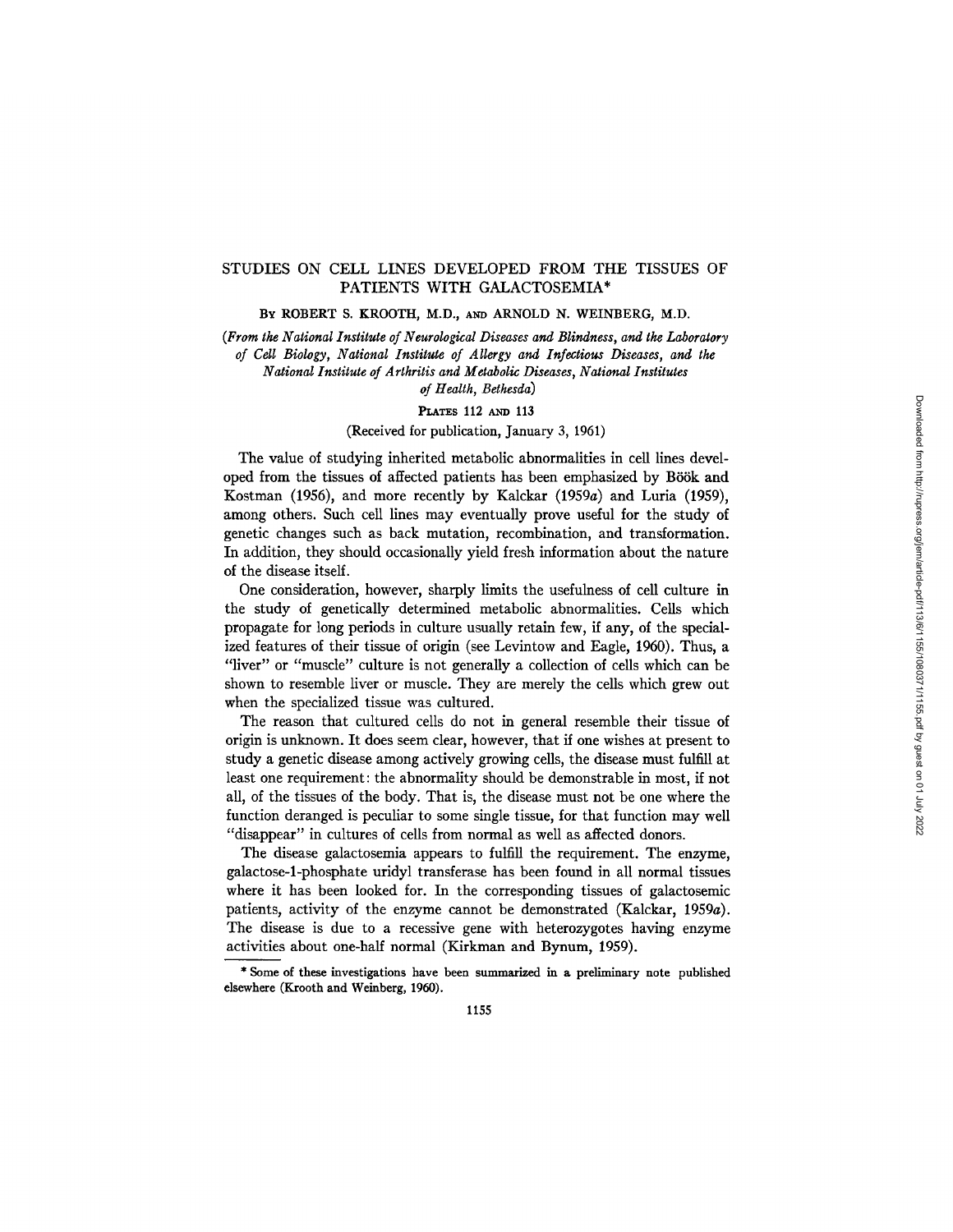In the present paper, growth and metabolic studies are described using cell lines developed from the tissues of galactosemics, non-galactosemics, and a presumed heterozygote. Enzymatic studies upon these same cell lines will be reported (Bias *et al.,* 1961).

# *Materials*

## *Clinical Data.--*

A summary on the patients used in these studies is given in Table I. It should be noted that the three patients with congenital anomalies have been karyotyped and found euploid.<sup>1</sup> The presumably heterozygous patient was the mother of patient JDU. Brief clinical descriptions of the two galactosemic patients are as follows:

| Patient (line) | Age of<br>patient   | Sex        | Tissue<br>biopsied | Diagnosis                                    |
|----------------|---------------------|------------|--------------------|----------------------------------------------|
| RCU            | $4\frac{1}{2}$ mos. | Female     | Skin               | Multiple malformations                       |
| BY             | 28 yrs.             | Male       | 46                 | Galactosemia                                 |
| <b>BE</b>      | $\epsilon$<br>21    | Female     | "                  | Primary amyloidosis                          |
| JDU            | "<br>11             | $\epsilon$ | 33                 | Galactosemia                                 |
| JDU(R)         | $\epsilon$<br>11    | $\alpha$   | Marrow             | $\epsilon$                                   |
| <b>MAD</b>     | $\epsilon$<br>38    | $\epsilon$ | Skin               | Galactosemia heterozygote (Mother of<br>(IDU |
| SK             | $\epsilon$<br>3     | $\epsilon$ | $\epsilon$         | Multiple malformations                       |
| <b>WIM</b>     | "<br>$2\frac{1}{2}$ | Male       | 44                 | $\mu$                                        |
| SE.            | -66<br>20           | 44         | $\epsilon$         | Wilson's disease                             |
| MI             | 27<br>"             | $\epsilon$ | Marrow             | Psoriasis and psoriatic arthritis            |

TABLE **I**  *Clinical Data* 

*B Y: 28 Year Old Male:* Mter an uneventful delivery and neonatal period this patient developed milk intolerence, nausea, vomiting, and failed to gain weight. At 3 months of age he was hospitalized and found to have malnutrition, anemia, hepatosplenomegaly, aibuminuria, and a urinary reducing substance which was later identified as galactose. On the institution of a galactose-free diet the melituria and albuminuria cleared, the patient gained weight rapidly, and became symptom-free. Except for the development of cataracts and mild mental retardation he has remained essentially well, though a restriction of galactose was never totally enforced. The patient has a negative family history for galactosemia, and no history of parental consanguinity.

The diagnosis of galactosemia has been confirmed by assays for galactose-l-phosphate uridyl transferase in red blood cells and liver (Anderson *et al.,* 1957).

*JDU: 11 Year Old Female:* The patient was born into a family (originally reported by Goldbloom and Brickman, 1946) with two older siblings, both of whom were affected with galactosemia. Galactose was omitted from her diet from birth, although it is uncertain how strictly this regimen was enforced. While the patient has never had the clinical symptoms or

<sup>&</sup>lt;sup>1</sup> Karyotyping was carried out in collaboration with Dr. Hin Tjio, and the technique and detailed analysis will be published later.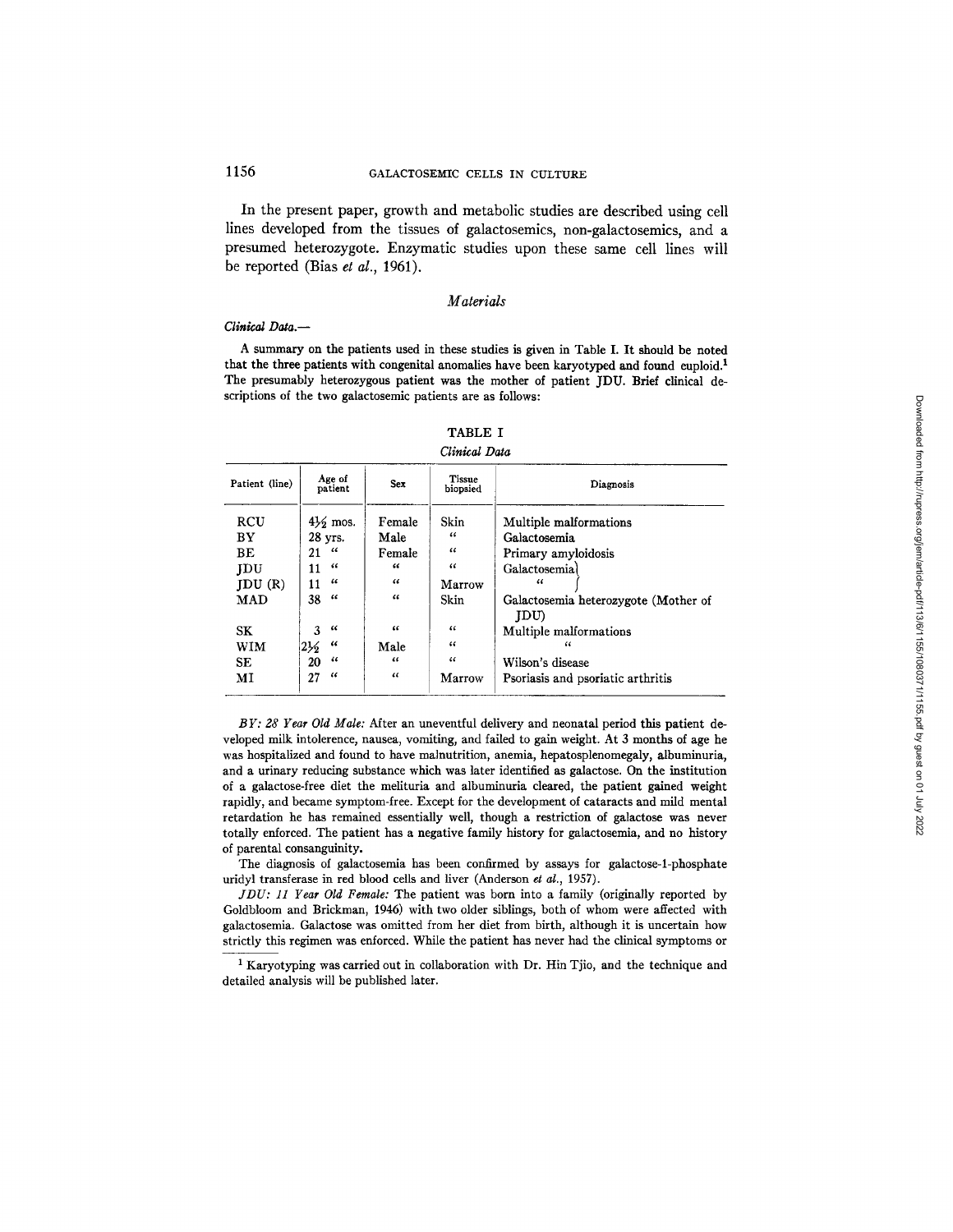signs of gaiactosemia, she has an abnormal galactose tolerance test, frequent wines with reducing substance, and a hemolysate of her red blood cells is unable to oxidize galactose-/-  $C^{14}$  to  $C^{14}O_2$ .

> *By ~olume*  12 per cent  $\frac{5}{83}$   $\frac{6}{16}$   $\frac{6}{16}$

*Composition of Media and Solutions.*-

*A. Growth medium:* 

| л. спошт тажнит.                       | $By$ volume         |
|----------------------------------------|---------------------|
| Pooled whole human sera <sup>2</sup>   | 12 per cer          |
| NCTC109 (McQuilkin et al., 1957)       | 5.666               |
| Minimum essential medium (Eagle, 1959) | $83$ " "            |
| Supplement                             | Final concentration |

| Pyruvate                                                                          |         | 1 millimolar |  |
|-----------------------------------------------------------------------------------|---------|--------------|--|
| "Non-essential"                                                                   |         |              |  |
| Amino acids                                                                       | each at | 1 millimolar |  |
| (Alanine, proline, serine, glycine, glutamic acid, asparagine, and aspartic acid) |         |              |  |

# *B. Experimental Media:* By *Py polynomy By polynomy*

|                                      | <i>Dy volume</i> |
|--------------------------------------|------------------|
| Dialyzed pooled human sera           | 12 per cent      |
| Hexose-free minimum essential medium | 88 " "           |

The supplements are identical with those used for the growth medium, except that hexose is added as a supplement. The kind and final concentration of added hexose will be described subsequently. Sodium pyruvate was kindly prepared for us by Dr. Leon Levintow (Levintow and Price, 1952, Montgomery and Webb, 1954). No commercial pyruvate was used.

### *Trypsin Solutions.*

Trypsin (1:300, Nutritional Biochemicais, Cleveland) was dissolved at concentrations of 0.05 and 0.25 per cent in a solution described by Puck  $et$   $al.$  (1958), and is 40 per cent medium  $N$  15 and 60 per cent saline G in their notation. 1 per cent of antibiotic solution (Puck *et al.)* was added.

# *Conditions of Dialysis.-*

Pooled whole human serum, free of hemoglobin, is dialyzed 1 liter at a time for 21 hour<sup>8</sup> against running tap water and then 3 hours against running distilled water, at about  $5^{\circ}$ C' The rate of flow is 425 ml./minute. The dialysis bag consists of cellulose casing (The Visking Corporation, Chicago) with an inflated diameter of 30/32 inches. The bag is mounted on a rocking table throughout the whole of the dialysis. Following the dialysis, the serum is free of glucose when tested by the method discussed by Chang (1960) using glucose oxidase on paper sticks (clinistix, Ames Co., Inc., Elkhart, Indiana).

#### *Source of Hexose.--*

D-glucose and/or D-galactose (both Nutritional Biochemicals) were added to the experimental media. The galactose was first recrystallized from 70 per cent ethanol (after the method used by Kalckar et al., 1959b) to remove contaminating glucose. Galactose-1-C<sup>14</sup> (specific activity 4.72 uc. per rag.) was obtained from the National Bureau of Standards and was chromatographically pure. Glucose-1-C<sup>14</sup> (specific activity 6.74  $\mu$ c. per mg.) was obtained from the same source.

 $2$  For cell lines developed from bone marrow, 40 per cent type  $A_1$  B single donor human serum is used; the other constituents of the growth medium are the same.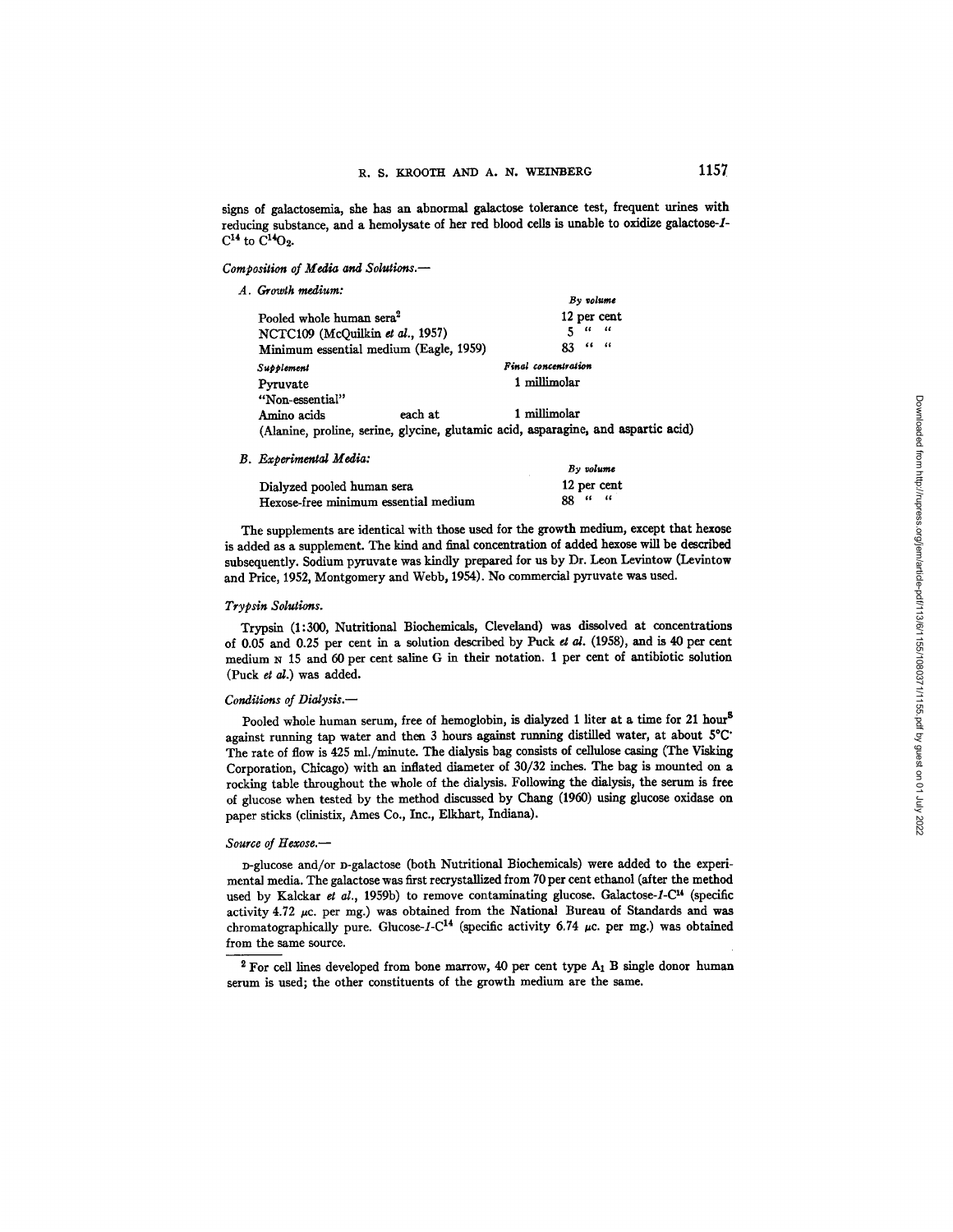## *Methods*

# *Development of the Cell Line From the Biopsy:*

A technique for developing permanent euploid cell lines from human biopsies was published by Puck, Ciecura, and Robinson in 1958. Although our methods differ somewhat from theirs, the principles are the same.

*A. Skin Biopsies.--The* area biopsied in every case was the lateral surface of the shoulder, at about the level of the neck of the humerus. The skin was thoroughly scrubbed with phisohex,<sup>3</sup> using a surgical brush, and then prepared first with zephirin<sup>3</sup> and finally with 70 per cent ethanol. As much friction as possible was used in the preparation to ensure absolute sterility. 1 per cent procaine or xylocaine was infused intradermally and then subcutaneously, and a disc of skin 4 mm. in diameter was cut with a skin punch. Care was taken to include dermis, and subcutaneous fat was always visible when the disc was lifted up and its pedicle cut.

The tissue was placed in a dish, cut into 5 to 8 pieces with newly sharpened conjunctival scissors, and the pieces then partially minced. 5 ml. of 0.25 per cent trypsin solution were added, and the suspension of explants was transferred to a 25 ml. Erlenmeyer flask. 5 to 10 additional ml. of trypsin were added. The flask was stoppered and placed in a water bath shaker, adjusted to 37.5°C. Following agitation for 25 minutes, the suspension (now consisting of explants and cells) was transferred to a centrifuge tube and spun at 500 to 1500 R.P.M. for 10 minutes. The supernataut trypsin was removed, and the explants and cells were resuspended in 6 ml. of growth medium. The suspension was divided among 3 Petri dishes (2 inches in diameter) and the dishes were incubated in 5 per cent  $CO<sub>2</sub>$  (saturated with water vapor) at 37.5°C. At 48 to 72 hours, the medium was removed (care being taken to leave the explants in the dish) and 0.60 to 0.75 ml. of fresh medium was added to each dish. Thereafter, this volume of medium was used and was changed every 48 hours. Large quantities of medium (of the order of 4 ml.) appeared to prevent growth when working with these minute quantities of tissue. In 4 or 5 days, individual "fibroblasts" (fusiform, transparent cells) could be seen attached to the glass, mainly in the immediate vicinity of the explants, from which most of them appeared to migrate. Epithelial outgrowths occurred from a number of explants. The epithelial monolayers eventually disappeared, and no epithelial cells were noted after trypsinization for the first subculture. Fibroblastic and epithelial outgrowths are shown in Fig. 1. This finding is consistent with that reported by Puck et al., 1957.

15 to 25 days after the biopsy, from 10 to 20 per cent of the surface of 2 or 3 primary dishes was covered with one or more colonies of confluent cells; 1 dish was then subcultured with 0.25 per cent trypsin solution, the explants being left in the original dish. After decanting the typsin suspension, the explants were reincubated with growth medium.

*B. Bone Marrow Propagation.--Sternal* marrow aspirates were obtained by the usual technique. The aspirate was collected in 5 ml. of a solution of 40 per cent N 15 (Puck *et aL,*  1958) and 60 per cent of their saline G to which 1 per cent of their antibiotic solution and several drops of I00 mg./ml, aqueous heparin had been added. The suspension was centrifuged for 10 minutes at 500 to 1500 R.P.M. and the fat floating on top of the supernatant and the buffy coat were inoculated into a total of 3 to 6 small tissue culture flasks  $(T_{16})$ , each containing 3 ml. of marrow growth medium. Thereafter, except for the serum composition of the medium (see Materials) the cultures were handled like those developed from skin. It should be noted that vast numbers of recognizable marrow elements attached to glass (and may even

a Winthrop-Stearns, Inc., Rensselaer, New York.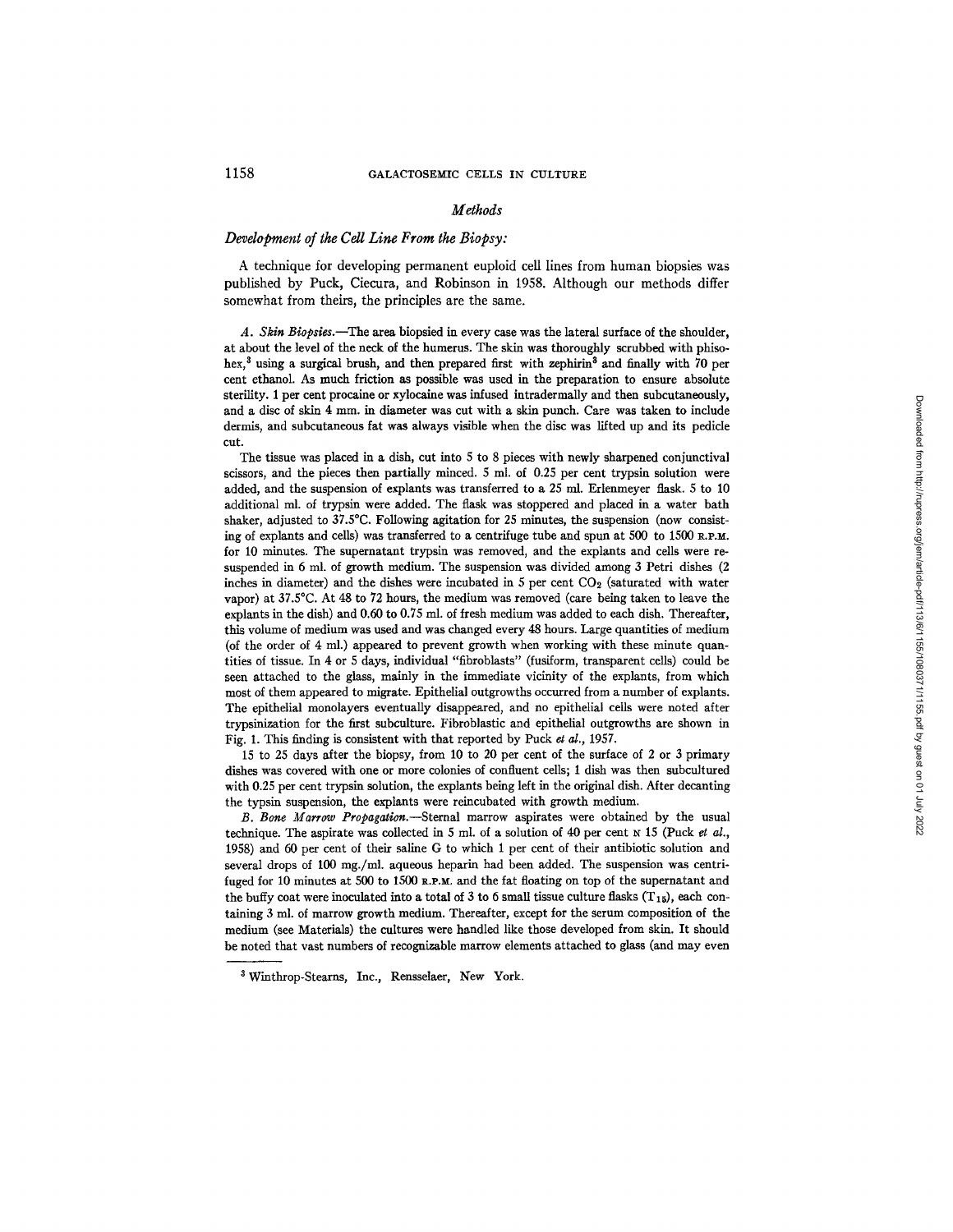have proliferated) in the primary bottles, but these did not come over on subculture. Here, as with skin, experiments were performed with the "fibroblastic" cells which eventually predominated. Marrow fat and the buffy coat appeared to yield these cells about equally.

### *Subculturing; Propagation; Computation of M-Numbers:*

Cells were incubated with trypsin solution (in an air atmosphere) at 37.5°C. for 15 minutes to digest them off the glass. 0.25 per cent trypsin was used for the first subculture and 0.05 per cent trypsin for the subsequent ones. The trypsin suspension was centrifuged, the supernatant removed, and the cells resuspended in growth medium for reinoculation. Following the first subculture, larger volumes of media were employed. At each feeding about 0.2 ml of media were used for every square centimeter of surface area available for cell growth in the containing vessel.

Cells were at all times maintained as monolayers in Petri dishes and bottles, and after the first subculture were fed every 72 hours. When the ceils of the layer became confluent, a fraction of them was subcultured into a fresh vessel. The fraction varied from  $\frac{1}{2}$  to  $\frac{1}{100}$ . A continuous record of the fraction by which each culture was split and the size of the surface it covered was kept. From these records the M-number, the minimum number of times the cells had increased as of a given moment, could be computed. All "growth" of cells in the primary dish, the one containing the explant, was assumed to be exfoliation, and growth was not counted until the first subculture. Almost certainly we thereby underestimated cell growth.

After subculturing from the primary dish, the explants were fed until a new monolayer was generated--the new cells apparently coming largely from a fringe of the previous monolayer adhering to the explant. When inadequate growth or other difficulties were encountered with a cell line the line was started again with another wave of cells from the primary dish. In computing M-numbers growth in the primary dish was still ignored. We have thus far found no differences between successive samples of cells obtained in this way. However a discrepancy between the M-number and the age of the culture results from this practice.

### *Experimental Techniques:*

*Growth Experiments.--Mter* at least two subcultures, the cells derived from skin were used in growth experiments: a large flask (a  $T_{60}$  or a Blake bottle) of cells was subcultured into 20 to 100 smaller flasks  $(T_1, 's)$ . 24 hours later, after the cells had attached and spread, they were washed with Eagle's (1959) minimum essential medium from which the hexose had been omitted. A random sample of 4 or 5 bottles was then taken to determine the initial cell protein. The remaining bottles were divided into 5 groups, and each group was overlaid with experimental media containing a different concentration of hexose. The five concentrations of hexose used were:

- 100 mg. per cent glucose
- 100 mg. per cent galactose
- 5 mg. per cent glucose
- 95 mg. per cent galactose and 5 mg. per cent glucose (mixed hexose)
- Hexose-free

Cells were not exposed to galactose prior to the experiments. Each kind of medium was changed every 72 hours. Between 9 and 18 days after placing the ceils in experimental media, the cell protein was again determined. Measurement of cell protein was by the method of Oyama and Eagle (1956). Cell protein is expressed in terms of the amount of bovine serum albumen giving the same optical density with the reagents used. (In the graphs and tables one unit of protein corresponds to  $100 \mu g$ . of bovine albumen. All values are based on the mean of 2 to 4 replicate bottles-usually 3).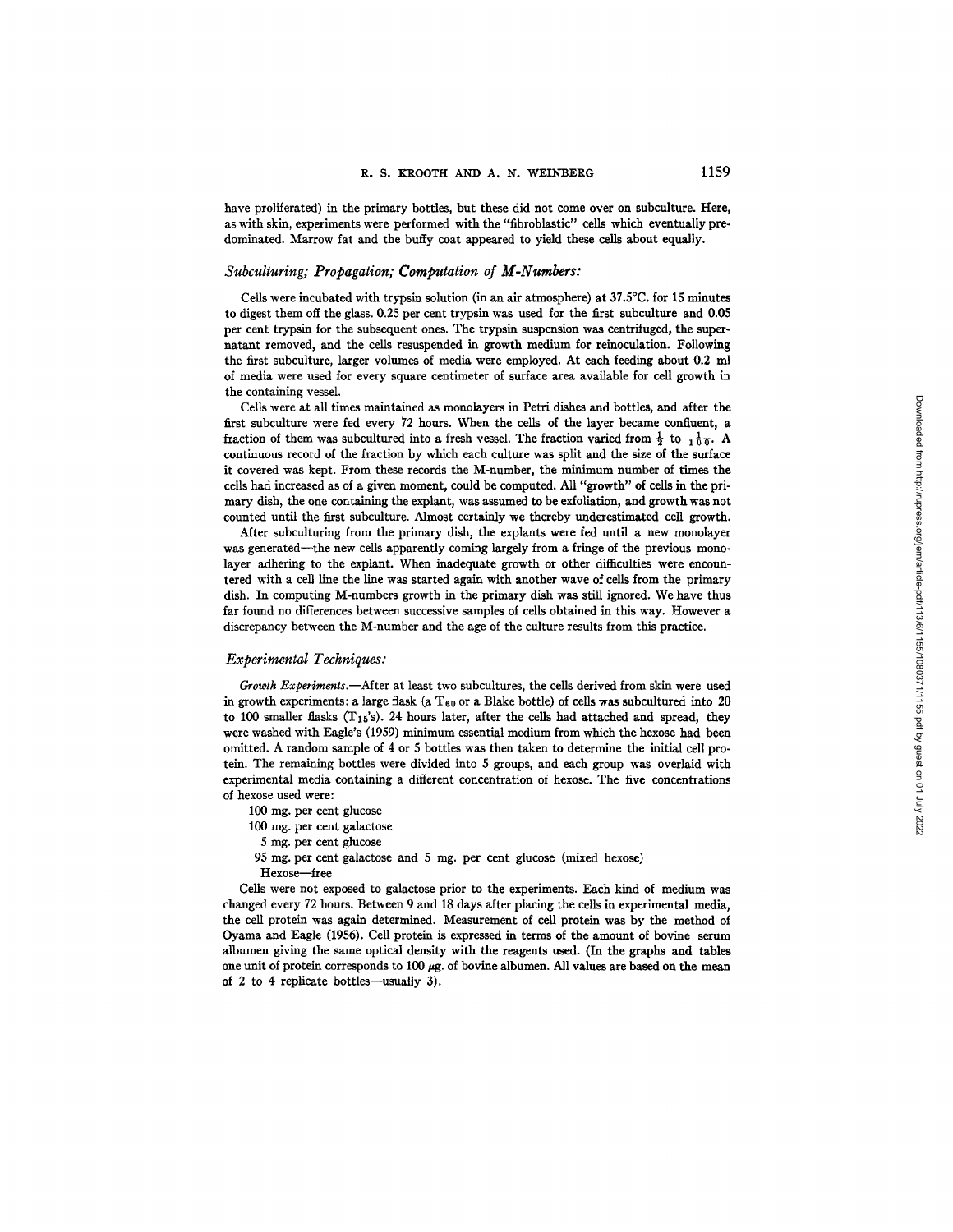|                      |                                    |                                                                                                                   |                          |                  |                   | (True) can come minimum and the main cannot and the main come of the come of the come of the come of the come of the come of the come of the come of the come of the come of the come of the come of the come of the come of t |                   |                                                                                                              |                      |                                                                                  |                 |                  |                  |
|----------------------|------------------------------------|-------------------------------------------------------------------------------------------------------------------|--------------------------|------------------|-------------------|--------------------------------------------------------------------------------------------------------------------------------------------------------------------------------------------------------------------------------|-------------------|--------------------------------------------------------------------------------------------------------------|----------------------|----------------------------------------------------------------------------------|-----------------|------------------|------------------|
| Line                 | $BE^{11}$                          | RCU <sup>8</sup>                                                                                                  | BE <sup>12</sup>         | $S\mathbb{K}^6$  | $RCU^{11}$        | BE <sup>14</sup>                                                                                                                                                                                                               |                   | $SK7$ .* SK <sup>7</sup> .* WIM <sup>3</sup>                                                                 |                      | <b>BE20</b>                                                                      | SE <sup>8</sup> | SE11.*           | $SE^{11.4}$      |
| Duration,            |                                    |                                                                                                                   |                          |                  |                   |                                                                                                                                                                                                                                |                   |                                                                                                              |                      |                                                                                  |                 |                  |                  |
| $\frac{days}{x}$ .   |                                    | $\circ$                                                                                                           | $\bullet$                | $\bullet$        |                   | $\bullet$                                                                                                                                                                                                                      | $\bullet$         | 15                                                                                                           | $\overline{18}$      | $\overline{1}$                                                                   | 13              | $\circ$          | $\tilde{a}$      |
| Initial pro-<br>tein |                                    |                                                                                                                   |                          |                  |                   |                                                                                                                                                                                                                                |                   |                                                                                                              |                      |                                                                                  |                 |                  |                  |
| 100 Glu.             | 0.215005                           | 0 4 0 4 0 0<br>1 0 0 4 0 1                                                                                        | 1.5.5                    | 104502<br>200002 | 8235731<br>023231 | $8.5 - 0.5$<br>$0.4 - 0.5$                                                                                                                                                                                                     | satanoo<br>Oddodd | $\begin{array}{c c} 0.8 & 0.8 \\ 7.4 & 9.4 \\ 7.1 & 9.6 \\ 9.6 & 11.6 \\ 7.2 & 2.3 \\ 1.3 & 2.3 \end{array}$ |                      | 0.010000                                                                         |                 | oonnoo<br>oroood | onrana<br>Oxooxi |
| 100 Gal.             |                                    |                                                                                                                   | $\overline{\phantom{a}}$ |                  |                   |                                                                                                                                                                                                                                |                   |                                                                                                              |                      |                                                                                  |                 |                  |                  |
| 95/5                 |                                    |                                                                                                                   |                          |                  |                   |                                                                                                                                                                                                                                |                   |                                                                                                              |                      |                                                                                  |                 |                  |                  |
| $5$ Glu $\ldots$     |                                    |                                                                                                                   | $7.58$<br>$-1.8$         |                  |                   |                                                                                                                                                                                                                                |                   |                                                                                                              |                      |                                                                                  |                 |                  |                  |
| Hexose-free          |                                    |                                                                                                                   |                          |                  |                   |                                                                                                                                                                                                                                |                   |                                                                                                              |                      |                                                                                  |                 |                  |                  |
| "Age",               |                                    |                                                                                                                   |                          |                  |                   |                                                                                                                                                                                                                                |                   |                                                                                                              |                      |                                                                                  |                 |                  |                  |
| days                 | 20                                 |                                                                                                                   |                          |                  |                   |                                                                                                                                                                                                                                |                   |                                                                                                              | $\overline{6}$       | 163                                                                              | 84              | $\mathbf{g}$     | 107              |
| M-No.                | $\frac{1.7 \times 10^{5}}{10^{6}}$ | 8   $\frac{1}{7}$   $\frac{1}{7}$   $\frac{1}{7}$   $\frac{1}{8}$   $\frac{1}{8}$   $\frac{1}{8}$   $\frac{1}{8}$ |                          |                  |                   | $\begin{array}{ l l l }\n\hline\n107 & 106 & 60 \\ 8 \times 10^5 & 6.4 \times 10^6 & 290\n\end{array}$                                                                                                                         |                   | $\frac{38}{28}$                                                                                              | $\ddot{\phantom{0}}$ | $4.1 \times 10^{12}$ 8 × 10 <sup>4</sup> s × 10 <sup>4</sup> s × 10 <sup>4</sup> |                 |                  |                  |
|                      |                                    |                                                                                                                   |                          |                  |                   |                                                                                                                                                                                                                                |                   |                                                                                                              |                      |                                                                                  |                 |                  |                  |

**Growth Experiments with Non-Galactosemic Cells** (AA) TABLE II

ra.~ **88**  'S **i**  o.~ **! ~e ra ~ ~**  ءّ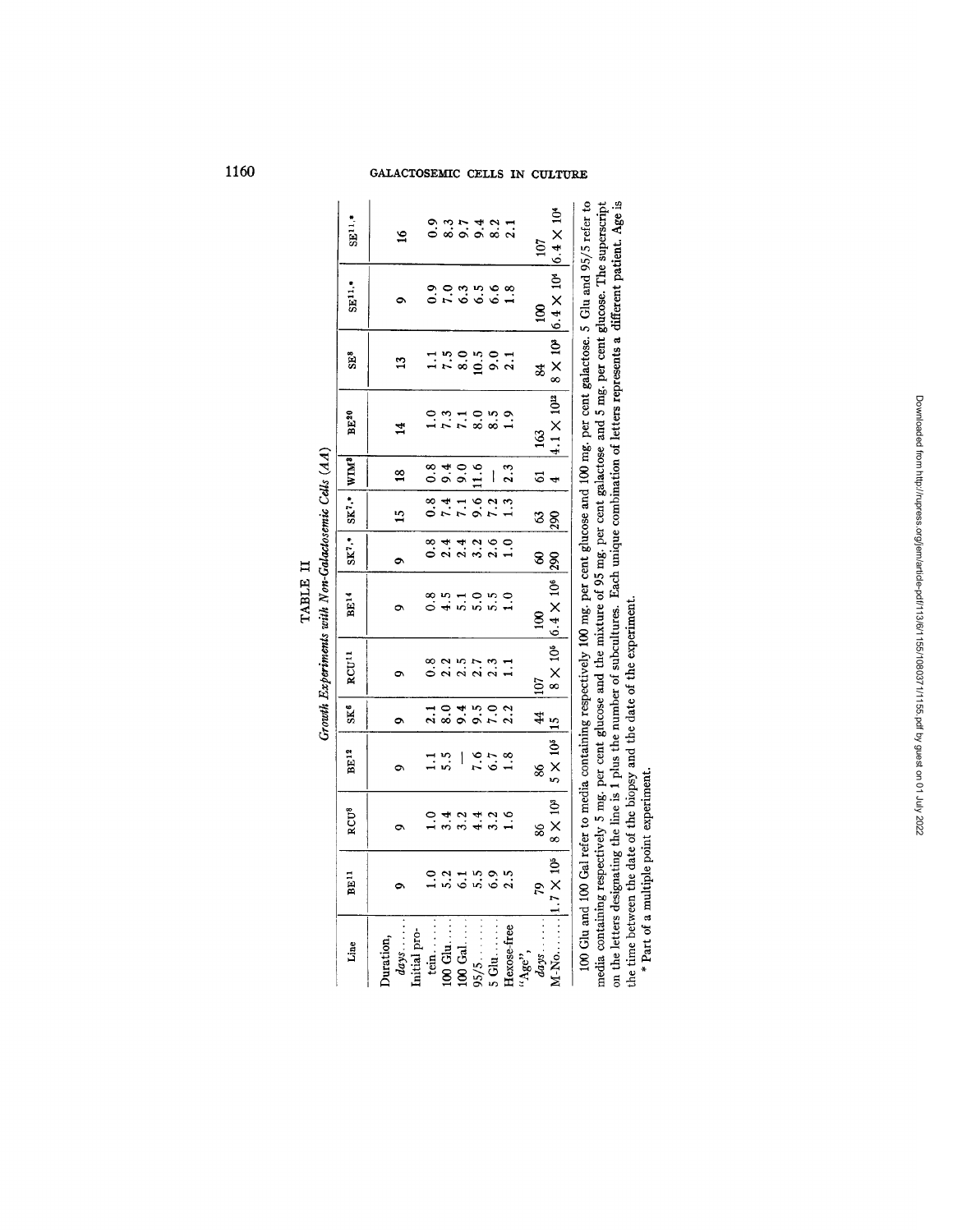| Line                            | JDU <sup>5</sup> | BY <sup>5</sup> | JDU <sup>7</sup> | JDU'.' | BY <sup>s</sup> | $JDU$ . | JDU <sup>5</sup> | <b>IDU<sup>10</sup></b> | JDU.12*             | JDU,"               |
|---------------------------------|------------------|-----------------|------------------|--------|-----------------|---------|------------------|-------------------------|---------------------|---------------------|
| Duration, days                  | 9                | 9               | 9                | 9      | 18              | 15      | 18               | 27                      | 9                   | 16                  |
| Initial protein                 | 1.3              | 0.9             | 0,7              | 0.6    | 0,8             | 0.6     | 0.9              | 0.6                     | 0.6                 | 0.6                 |
| 100 Glu                         | 5, 2             | 3.3             | 2.0              | 1.5    | 3.9             | 2.2     | 8.5              | 4.9                     | 4.9                 | 5.7                 |
| 100 Gal                         | 2.0              | 1.5             | 1.1              | 0.9    | 1.1             | 1, 2    | 3.0              | 1.4                     | 1.8                 | 1.8                 |
| 95/5                            | 5.3              | 3.0             | 1.6              | 1.2    | 2.7             | 1.7     | 8.7              | 3.5                     | 3.3                 | 3.9                 |
| 5 Glu                           | 5.9              | 3.4             | 2.0              | 1.7    | 3.4             | 2.2     | -                | 4.5                     | 3.8                 | 4.8                 |
| Hexose-free                     | 1.9              | 1.1             | 1.0              | 0.9    | 1.3             | 1.0     | 2.6              | 1.5                     | 1.7                 | 1.5                 |
| "Age" days                      | 55               | 104             | 69               | 71     | 122             | 77      | 77               | 145                     | 147                 | 154                 |
| $M-N$ os $\dots\dots\dots\dots$ | 60               | 12              | 640              | 120    | 80              | 120     | 80               | $1.1 \times 10$         | $4.8 \times 10^{5}$ | $4.8 \times 10^{5}$ |

TABLE III *Growth Experiments with Galaaosemic Cells (aa)* 

1161

See Table II for notation.

\* Part of a multiple point experiment.



Two types of growth experiment were performed: in the "2-point" experiments only the initial cell protein and the cell protein at the end of the experiment was determined. In the "multiple point" experiments, cell proteins were determined on bottles removed every 72 hours. In most of the two point experiments and all the multiple point experiments, galactosemic cells were run concurrently with non-galactosemic cells, the two kinds of cells being fed with the same media.

*Isotope Experiments.*--Equal aliquots of cells were incubated with glucose-1-C<sup>14</sup> or galactose-I-C<sup>14</sup>, and the activity of the C<sup>14</sup>O<sub>2</sub> produced was determined. The techniques were those of Weinberg and Segal (1960).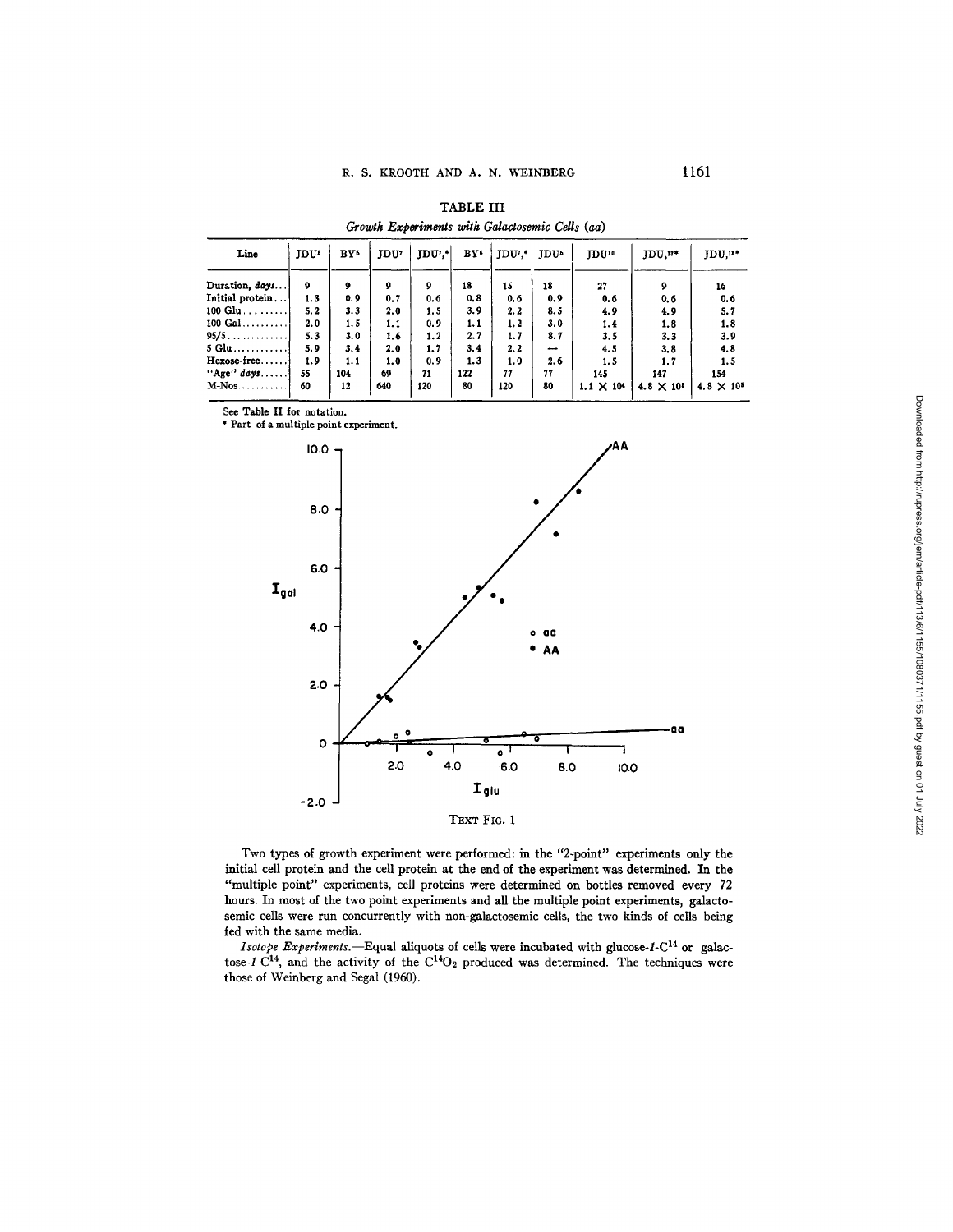#### RESULTS

# *Growth Experiments:*

A. The Homozygous Lines.—

*Relative growth in glucose and galactose:* Tables II and III contain the data from our two point experiments. Included also in the Tables are the data from the 9th and final day of those multiple point experiments in which the cells were grown in all 5 experimental media. Note that among the non-galactosemic cells (Table II) the growth in galactose is about equal to the growth in glucose. The galactosemic cells, however, grow better in glucose. The growth in galactose is about equal to the growth in medium which is hexose-free.

In Text-fig. 1, using the data from Tables II and III, growth ascribable to glucose is plotted against growth ascribable to galactose for galactosemic *(aa)*  and non-galactosemic cells  $(AA)$ . The index  $I_{\text{glu}}$  is defined:

|  |  |  |  |  |  | Growth (final cell protein) in medium containing 100 mg, per cent |  |  |  |  |
|--|--|--|--|--|--|-------------------------------------------------------------------|--|--|--|--|
|--|--|--|--|--|--|-------------------------------------------------------------------|--|--|--|--|

| $I_{\text{glu}} =$ |  |                                 |  | glucose <i>minus</i> growth in hexose-free medium |  |
|--------------------|--|---------------------------------|--|---------------------------------------------------|--|
|                    |  | Inoculum (initial cell protein) |  |                                                   |  |

 $I<sub>gal</sub>$  is the corresponding function for galactose.

The two types of cells appear to differ sharply. The *aa* line may not have a zero slope, perhaps due to the presence of minute quantities of glucose in the galactose; glucose is known to persist as a contaminant of galactose even after two crystallizations in 70 per cent ethanol (Kalckar, 1960).

In Tables II and III, note the marked variation from experiment to experiment in the absolute growth rate. Some of this variation is probably spurious. A few of the experiments  $(e.g.,$  one  $JDU<sup>5</sup>$  and one  $JDU<sup>10</sup>$  in Table III) were deliberately allowed to run for a long period of time after the cells had built up to see if the galactosemic cells in galactose would ever tend to catch up with the ones in glucose. In addition, we have evidence that there is variation from experiment to experiment in the population density at which the cells plateau, a phenomenon which is easily confused with a slow growth rate in two point experiments. Beyond this, however, there is a true variation in the absolute parameter of growth from experiment to experiment. It is of interest that the differences in growth rate and in the density at which the cells plateau usually characterize the *experiment* rather than the line. Cells from an individual donor have not in most cases tended consistently to grow well or poorly. It is our impression that the variation we observe may be due chiefly to the character of the serum in the medium (Puck *et al.,* 1957), possibly involving immunological reactions between serum and cell, rather than to some intrinsic property of the cell. Superior and more uniform growth appears to result when pretested serum is employed in our hands as well as Puck's (1957). However, adequate screening has not always been possible.

In Text-fig. 2, data from a multiple point experiment are given. Both the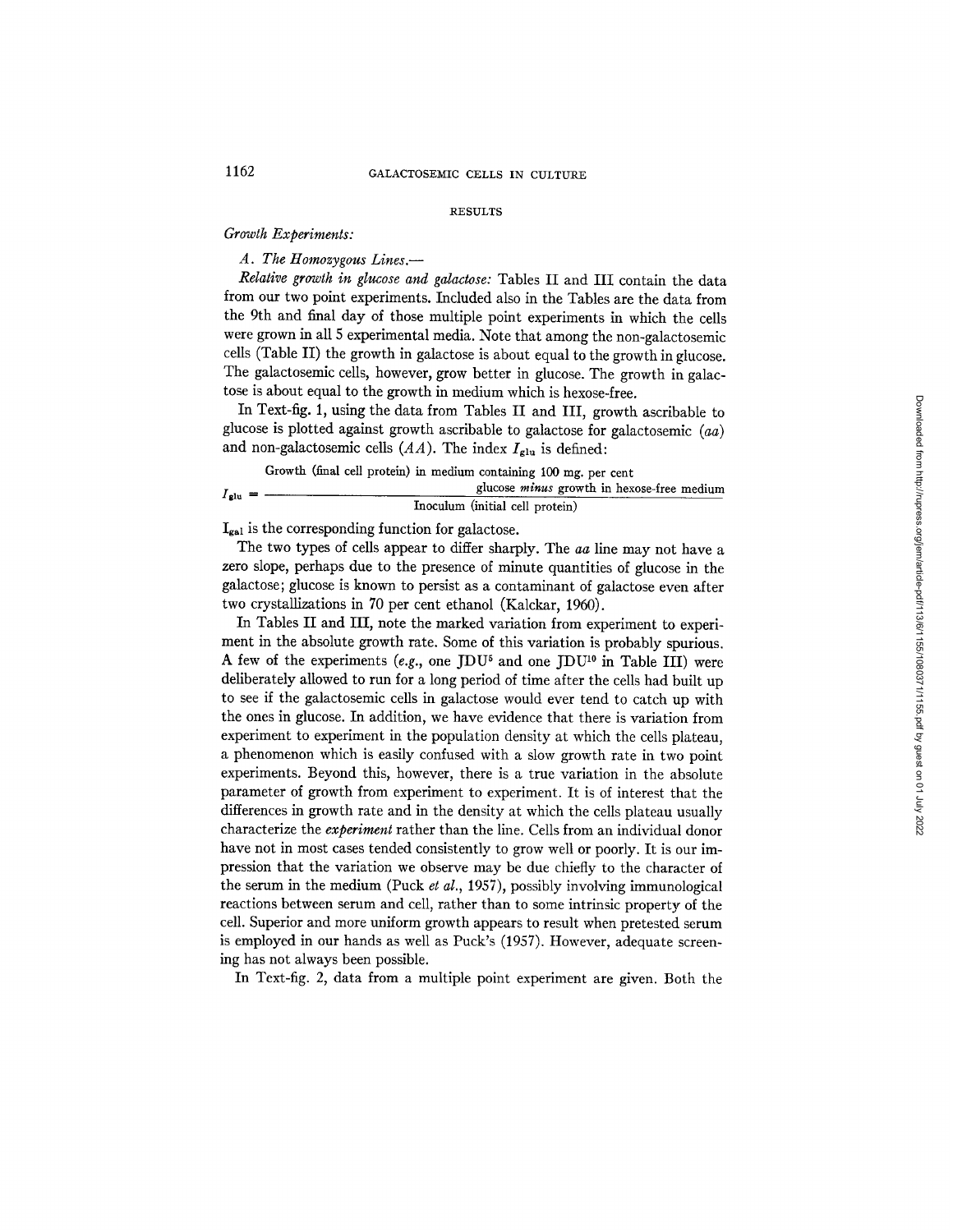

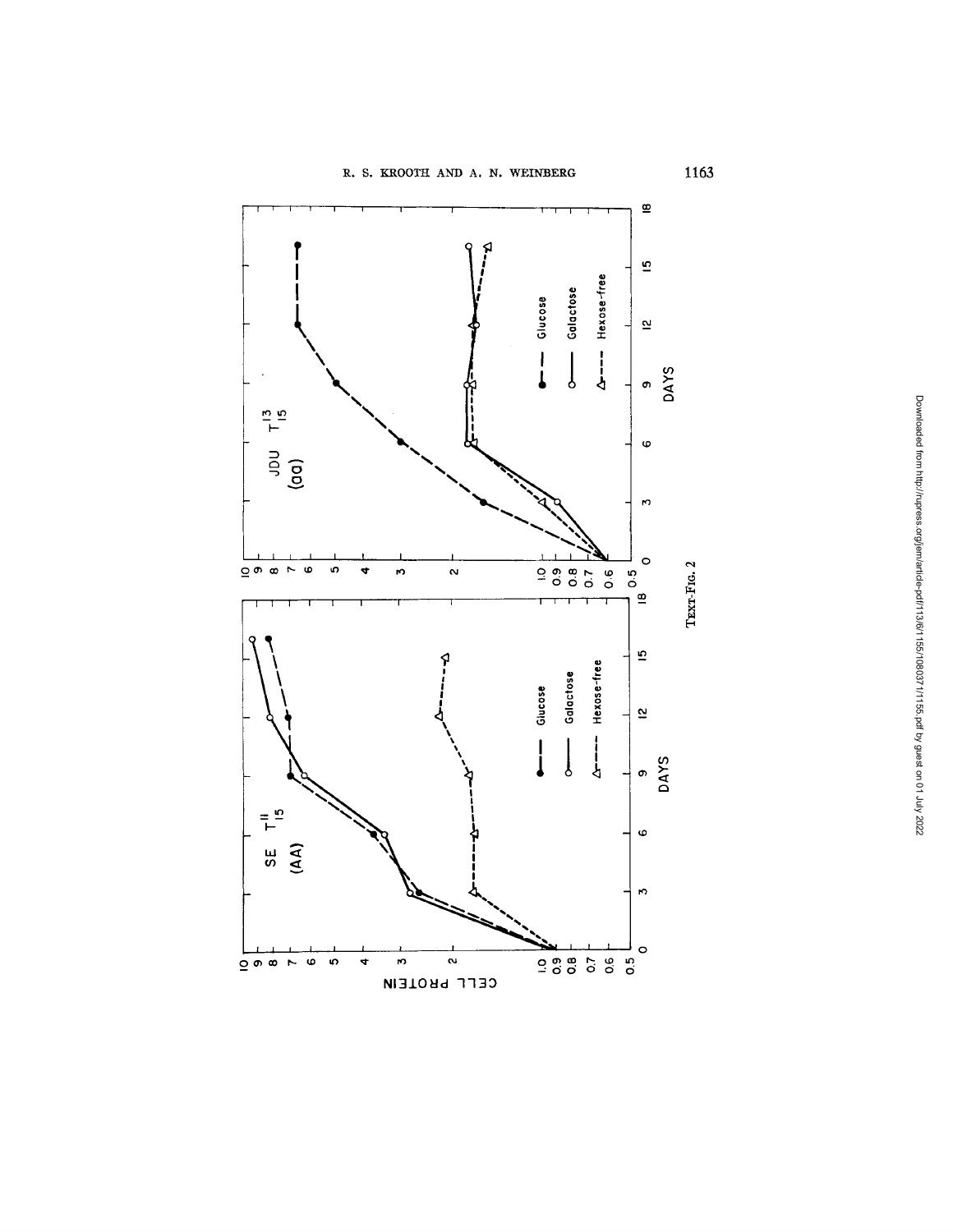galactosemic and non-galactosemic cells grew well in this experiment. Note that the galactose curve in the case of the non-galactosemic cells follows the glucose curve, whereas in the galactosemic cells it winds about the hexosefree curve.

In Fig. 2, photographs are shown of galactosemic and non-galactosemic cells growing in the two sugars. The photographs are of replicate bottles and were taken at 9 days.

Galactose sensitivity: Growth in media containing 5 mg. per cent glucose was compared with growth in media containing the mixture of 95 mg. per cent galactose and 5 mg. per cent glucose. We wished to see if galactose sensitivity of the sort observed in the Gal-1-P uridyl<sup>4</sup> transferase mutants of *Escherichia coli* (Kurahashi and Wahba, 1957 and 1958, Kalckar *et al.,* 1957) occurred among human galactosemic cells.

Our multiple point experiments when pooled yielded 14 observations in which mean growth was simultaneously recorded in the medium containing the mixture of 95 mg. per cent galactose and 5 mg. per cent glucose (95/5 medium) and the medium containing 5 mg. per cent glucose  $(0/5 \text{ media})$ . The data<sup>5</sup> are as follows:

| Presumed genotype | Growth in 95/5<br>greater than<br>growth in 0/5 | Growth in 0/5<br>greater than<br>growth in 95/5 | Growth equal | Total    |
|-------------------|-------------------------------------------------|-------------------------------------------------|--------------|----------|
| ΑA<br>aa          |                                                 |                                                 |              | 14<br>14 |

It would appear from the data on the non-galactosemic cells that growth in the mixed media is, if anything, better than growth in 5 mg. per cent glucose alone. Among the galactosemic cells, however, growth in the mixed medium is usually poorer than growth in glucose alone. Perhaps the superior growth of the *AA* cells in 95/5 is due to the greater concentration of hexose which seems important at high population densities or perhaps to some synergistic combination of the two hexoses--we are not sure which. In either case one would not expect better growth in 95/5 among the *aa* cells since they appear to be unable to utilize galactose. However, inability to utilize galactose does not explain the fact that the *aa* cells do *less well* in the medium containing galactose. Therefore, these data at least suggest that the growth of galactosemic cells is inhibited by galactose.

The significance of these data can be tested by chi square, letting the assumption of equal growth in 95/5 and 0/5 generate the expected numbers. On this

<sup>4</sup> Galactose-l-phosphate uridyl transferase.

 $5$  Growth was considered greater in one medium than in another if the means of 2 to 4 replicates in the two differed by an amount of protein equivalent to at least 10  $\mu$ g. of bovine albumen.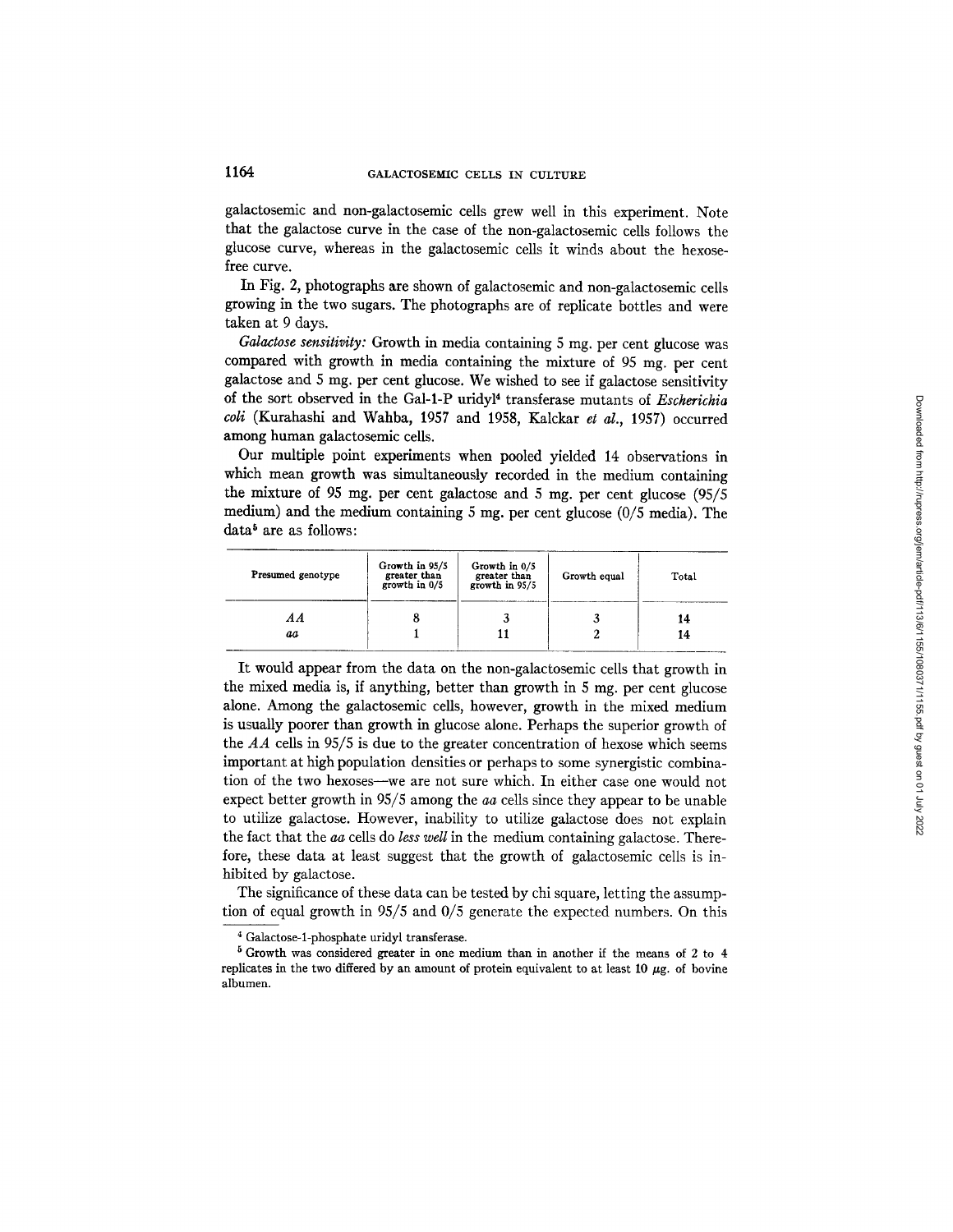

**1165**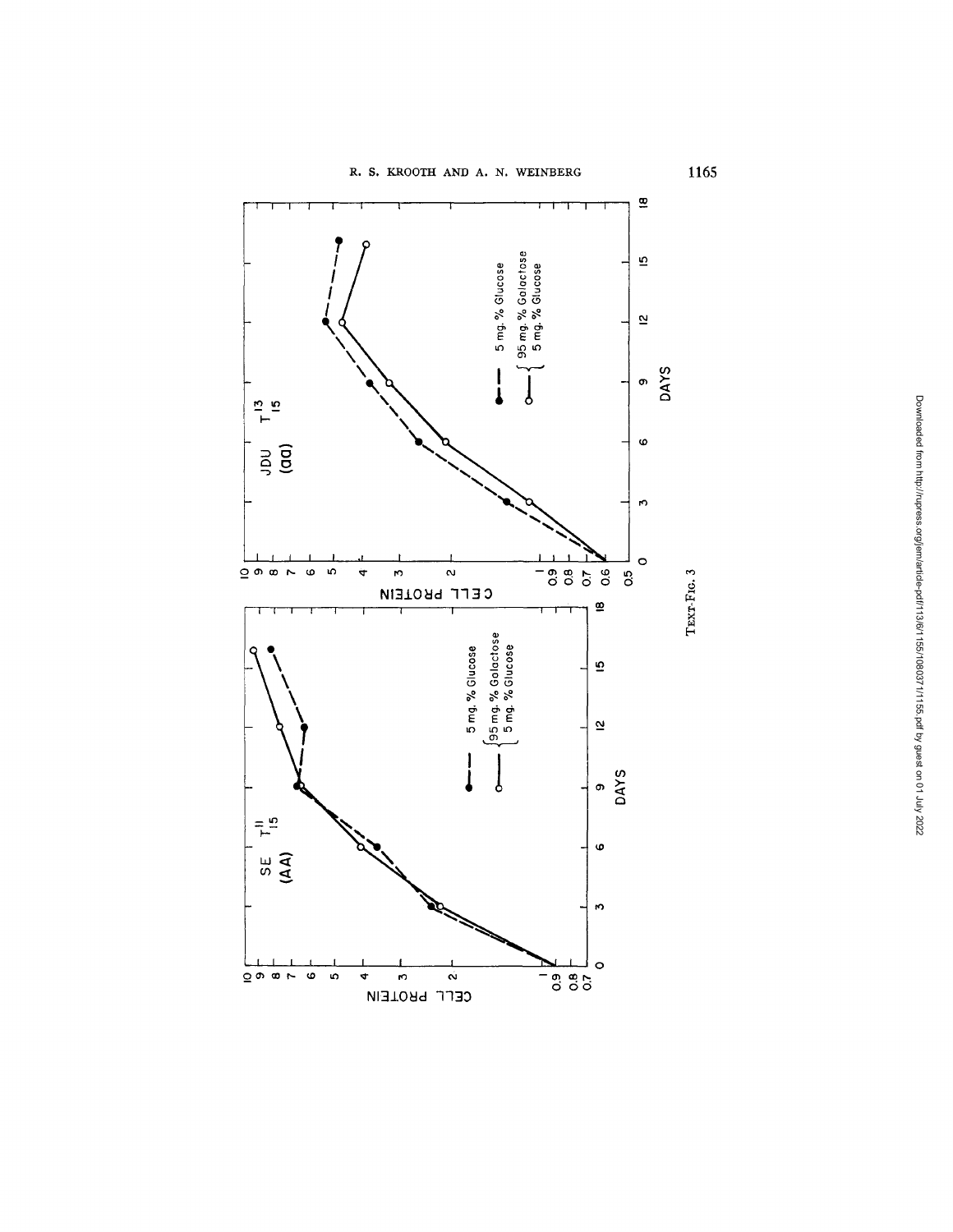assumption, 6 there should be as many cases where growth is better in *95/5* as cases where growth is poorer, that is, 6 and 6, rather than 1 and 11. Chi square (using Yates' correction) is 6.8 for one degree freedom, which is significant.

In Text-fig. 3, a multiple point experiment is graphed. The effect is small. Note that the action of galactose appears to delay growth for the first 72 hours or less. Thereafter, the curves rise with equal slope. This type of an effect is similar to that reported by Kurahashi and Wahba (1957) in certain of their experiments where transferase mutants of *E. coli* were grown in a mixture of glucose and galactose. Our effect, considering the 19:1 ratio of galactose to glucose we use, is much smaller than the one they noted. However, they also noted that the galactose sensitivity could be abolished by the addition to the medium of 500 mg. per cent whole yeast extract. It is possible that the dialyzed serum in our experimental media is partially supplying the same unknown principle.

The two point experiments seem (to us) to be less suited for detecting a small difference in growth rate. The data are as follows:

| Presumed genotype | Growth in 95/5<br>greater than<br>growth in $0/5$ | Growth in 0/5<br>greater than<br>growth in 95/5 | Equal growth | Total |
|-------------------|---------------------------------------------------|-------------------------------------------------|--------------|-------|
| A A<br>aa         |                                                   | J                                               |              |       |

The data therefore resemble the findings in the multiple point experiments. However, the 5 observations do not differ significantly from the expected values of 2.5 in each class on the null hypothesis. If one takes all the data in Table III (which includes 4 entries from multiple point experiments), there are 9 observations, with growth in 0/5 being greater than growth in *95/5* in every case. Summing the terms of a binomial expansion, a two-tailed probability of getting such data or a poorer fit on the null hypothesis is 1/256. The data on galactose sensitivity in Tables II and III are graphed in Text-fig. 4.

If, in Table III, one compares growth in media containing 100 mg. per cent glucose with growth in 95/5, we find better growth in the former case in 8 instances, and in the latter in 2, which is non-significant. Table III also reveals that the *aa* cells generally yield slightly less protein in hexose-free medium than in medium containing 100 mg. per cent galactose. This *prima facie* is

**<sup>6</sup> A** non-parametric test rather than an analysis of variance of the actual protein values is used. Occasionally, 3 or 4 replicate bottles in the same medium will contain one value markedly different from the others. Sometimes the reason is discernible (contamination, inadequate washing of the bottle before use, etc.). Other times it is not. In both cases the extreme value is omitted. We are confident this practice gives us better estimates of the mean than would the inclusion of extreme observations. It deprives us, however, of the right to estimate the variance among replicate bottles.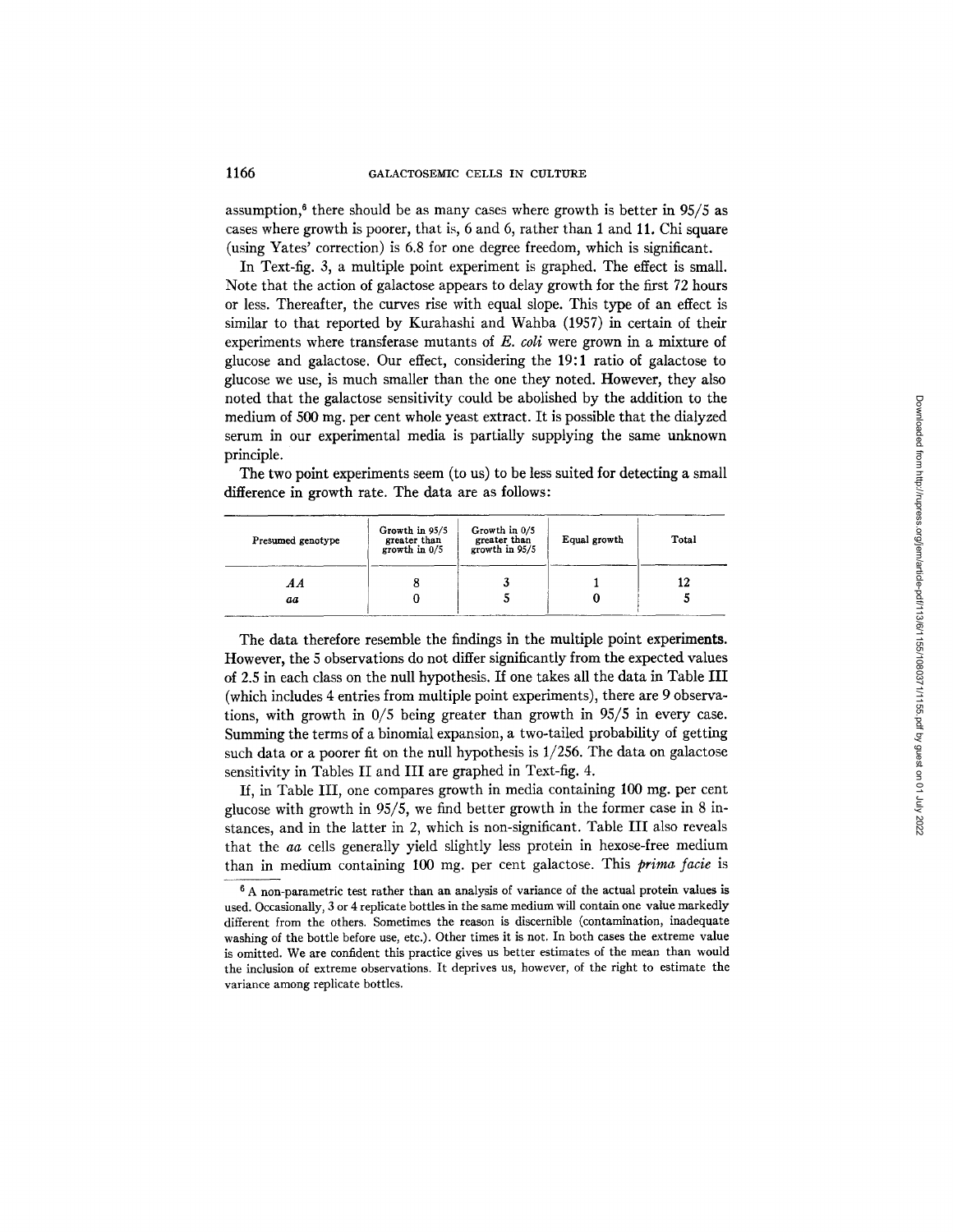inconsistent with a galactose sensitivity effect. We suspect that minute quantities of glucose contaminating our galactose may make the comparison unfair.



TExz-FIG. 4

TABLE IV *Growth Experiments with the Heterosygous Line (Aa)* 

| Line             | MAD <sup>6</sup> | MAD <sup>*</sup> | <b>MAD</b> | MAD <sup>10</sup> | MA <sub>D</sub>  | MAD <sup>®</sup> | MAD <sup>14</sup>   |
|------------------|------------------|------------------|------------|-------------------|------------------|------------------|---------------------|
| Duration, $days$ | 9                | 18               | 13         | 35                | 32               | 28               | 9                   |
| Initial protein  | 0.7              | 0.9 <sub>2</sub> | 1.1        | 0.6               | 0.9              | 0.7              | 1.1                 |
| 100 Glu          | 2.1              | 3.4              | 4.0        | 3.1               | 3.0              | 2.6              | 3.9                 |
| 100 Gal          | 1.5              | 2.3              | 3.8        | 1.4               | 3.0 <sub>1</sub> | 2.3              | 3.9                 |
| $95/5$           | 2.2              | 3.2              | 4.0        | $2.4^{\circ}$     | 2.7              | 2.5              |                     |
| $5 \text{ Glu}$  |                  |                  | 3.9        | 1.9               | 1.6              | 2.9              | 4.6                 |
| $Hexose-free$    | 1.2              | 1.7              | 1.8        | 1.4               | 1.5              | 1.4              | 1.6                 |
| "Age" $(days)$   | -76              | 93               | 139        | 153               | 155              | 151              | 195                 |
|                  |                  | 64               | 36         | 512               | 40               | 108              | $2.3 \times 10^{4}$ |

See Table II for notation.

Certainly the inclusion of pyruvate and the non-essential amino acids (including alanine) in the medium renders the cells exquisitely sensitive to glucose (Chang and Geyer, 1957).

*The tteterozygous Line.--Data* on the growth of the heterozygous line are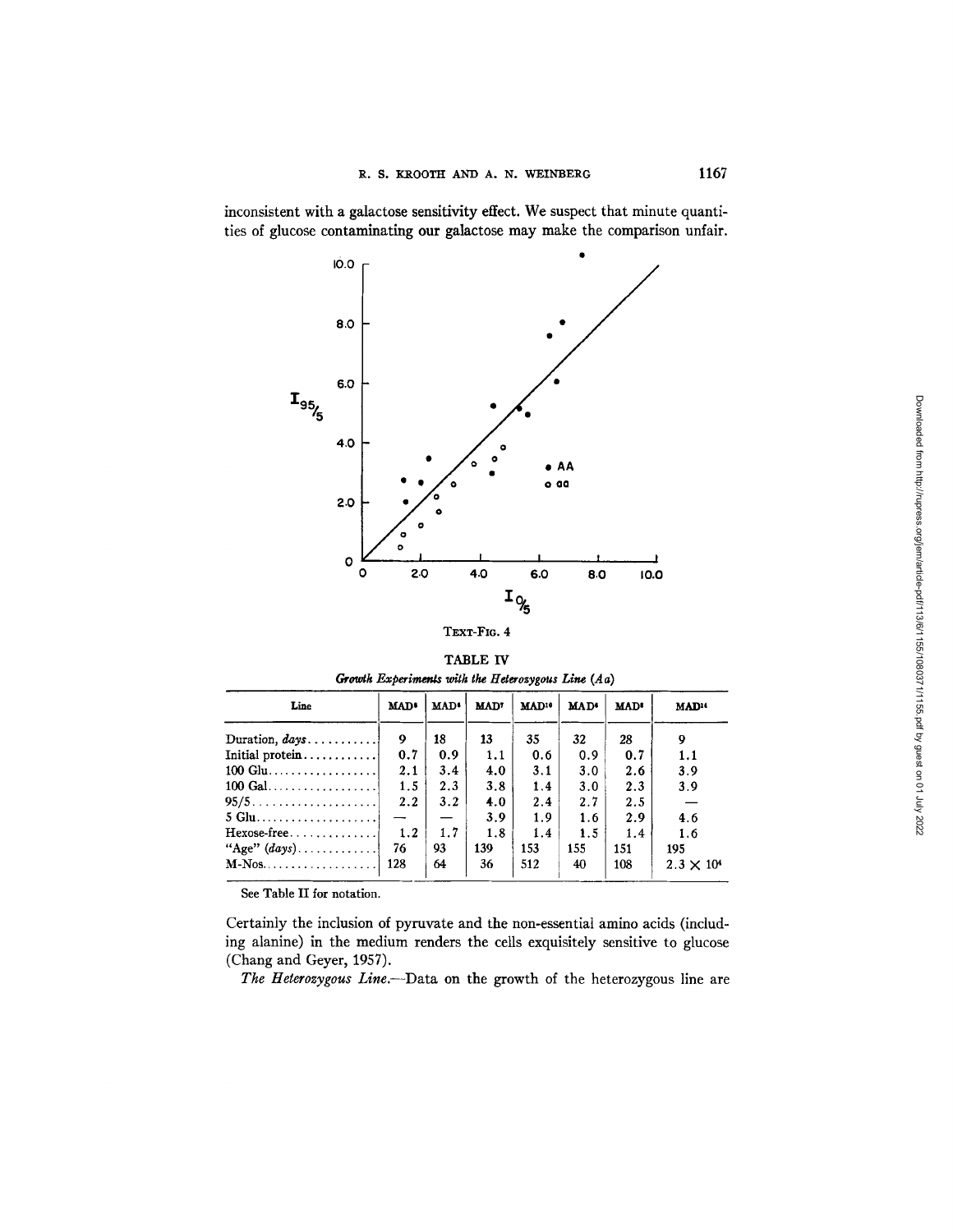## 1168 GALACTOSEMIC CELLS IN CULTURE

given in Table IV. For some time marked technical problems were encountered with the handling of this line, and the absolute growth in most of the experiments has been intractably slow. Only two point experiments have thus far been done. However, all were terminated before the cell density reached the usual plateau levels. It is clear from Table IV that the heterozygous line was more variable than the homozygous ones in its relative growth in glucose and

|    | Line                                     | "Age" | M-No.                | origin        | Tissue of Millions of cells<br>counted | (1)<br>$C14O2$ from<br>$C14$ gal: counts<br>per 10 <sup>6</sup> cells<br>per minute | (2)<br>$C^{14}O_2$ from<br>C <sup>14</sup> glu counts<br>per 10 <sup>6</sup> cells<br>per minute | Ratio<br>$(1)$ : $(2)$ |
|----|------------------------------------------|-------|----------------------|---------------|----------------------------------------|-------------------------------------------------------------------------------------|--------------------------------------------------------------------------------------------------|------------------------|
|    |                                          | days  |                      |               |                                        |                                                                                     |                                                                                                  |                        |
|    | $(AA)$ MI <sup>4</sup>                   | 27    | 16                   | Marrow        | 7.8                                    | 220                                                                                 | 380                                                                                              | 0.6                    |
|    | (aa) JDU <sup>4</sup>                    | 27    | 10                   | $\epsilon$    | 3.9                                    | $\bf{0}$                                                                            | 870                                                                                              | 0                      |
|    | (AA) Be <sup>7</sup>                     | 65    | $8 \times 10^3$      | Skin          | 4, 3                                   | 352                                                                                 | 807                                                                                              | 0.4                    |
|    | $(AA)$ RCU <sup>4</sup>                  | 79    | 32                   | 46            | 7.7                                    | 87                                                                                  | 298                                                                                              | 0.3                    |
|    | AA (AA) BE <sup>11</sup>                 | 72    | $2 \times 10^5$      | $\epsilon$    | 8.3                                    | 157                                                                                 | 529                                                                                              | 0.3                    |
|    | $(AA)$ BE <sup>20</sup>                  | 160   | $3.8 \times 10^{12}$ | $\epsilon$    | 1 Blake bottle                         | 1235                                                                                | 3544                                                                                             | 0.3                    |
|    | (AA) SE <sup>s</sup>                     | 71    | $9.6 \times 10^{3}$  | $\epsilon$    | $\overline{\mathbf{a}}$<br>$\alpha$    | 266                                                                                 | 944                                                                                              | 0.3                    |
|    | (aa) By <sup>4</sup>                     | 56    | 10                   | Skin          | 6.3                                    | 0                                                                                   |                                                                                                  | (0)                    |
| aa | (aa) JDU <sup>6</sup>                    | 55    | 240                  | $\mathcal{L}$ | 5.3                                    | 7                                                                                   | 590                                                                                              | 0.01                   |
|    | (aa) JDU <sup>9</sup>                    | 119   | $9.6 \times 10^{4}$  | 66            | 1 Blake bottle                         | 0                                                                                   | 2644                                                                                             | 0                      |
|    | $(aa)$ JDU <sup>17</sup>                 | 192   | $2.3 \times 10^{10}$ | 66            | $\epsilon$<br>$^{16}$<br>$\mathbf{1}$  |                                                                                     | 4541                                                                                             | 0                      |
|    | (Aa) MAD <sup>4</sup>                    | 68    | 40                   | Skin          | 1.5                                    | 67                                                                                  | 720                                                                                              | 0.09                   |
| Aa | $(Aa)$ MAD <sup><math>(s+6)</math></sup> | 76    | 128                  | $\epsilon$    | 2,8                                    | 66                                                                                  | 735                                                                                              | 0.09                   |

| TABLE V |                     |
|---------|---------------------|
|         | Isotope Experiments |

*AA* denotes non-galactosemic patients, A a the presumably heterozygous mother of galactosemic patient JDU, and *aa*  denotes galaetosemic patients. The superscript on the letters designating the line is 1, plus the number of subcultures. Ago is the time between the date of biopsy and the date of the experiment. Each unique combination of letters represents a different patient. Each flask contained of the order of 10<sup>6</sup> cells, and 0.472  $\mu$ c. of either galactose-l-C<sup>14</sup> or glucose-l-C<sup>14</sup> (approximately  $250,000$  c.p.m.).

Counts entered here are c.P.M. per 1/3.2 of a Blake bottle.

galactose. However, in three experiments, all terminated before plateau levels, growth in glucose and galactose were so close that a true difference appears unlikely. However, there must be factors influencing the growth of this cell line over which we still exercise imperfect control.

*Isotope Experiments.--The* results of the isotope experiments are given in Table V. Note that the ratio of counts as  $C^{14}O_2$ , from galactose to counts from glucose appears to be fairly constant and to reflect genotype. The effect seems to persist over many months, and after the cells have increased many billionfold. The variation within genotype of counts per million cells is probably due largely to our crude method of enumerating cells, which is accurate to but a factor of 2.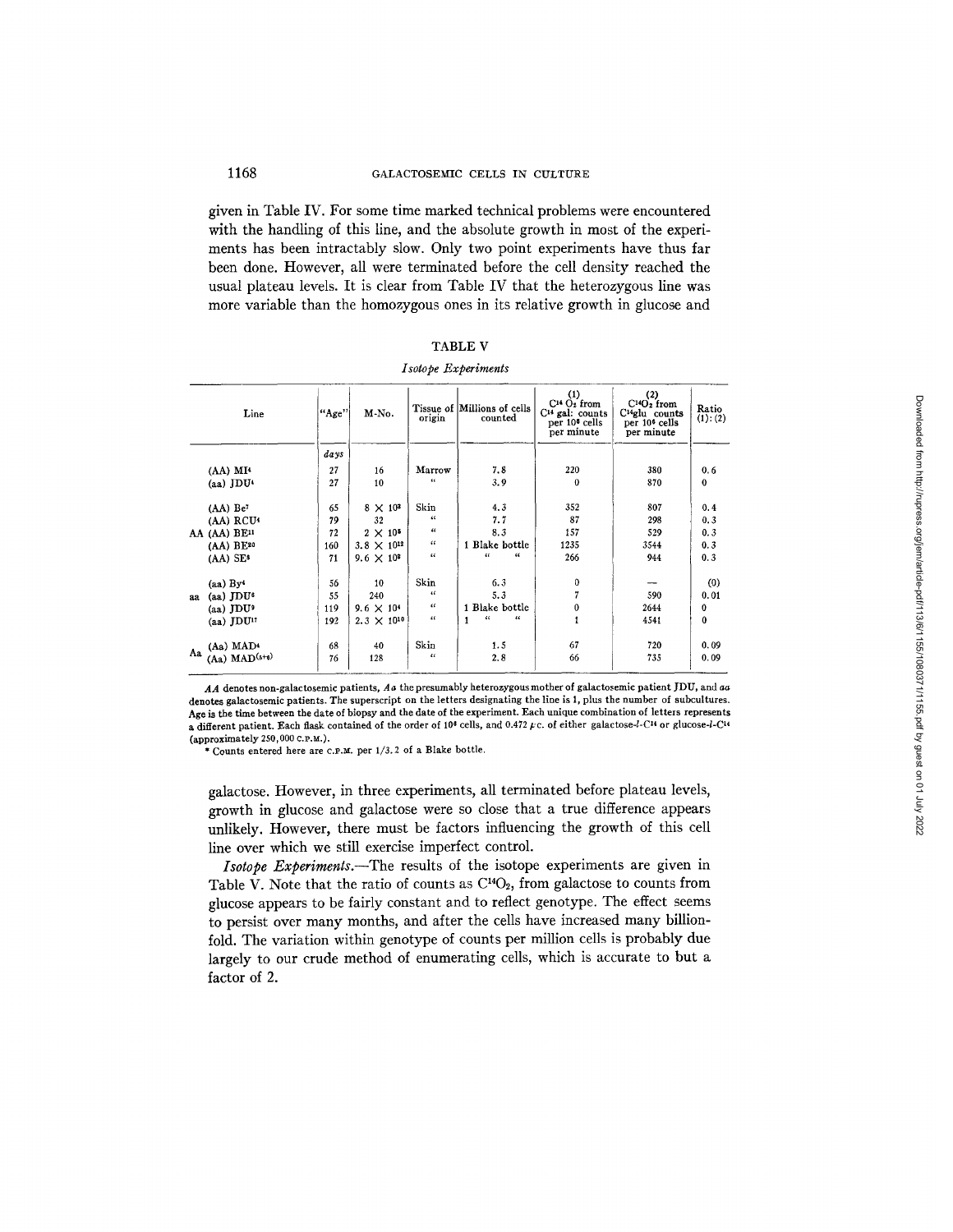#### GENERAL REMARKS

In addition to galactosemia, a number of other diseases are probably susceptible to study in this way, *e.g.,* orotic aciduria (Huguley *et al.,* 1959, Smith and Huguley, 1960), acatalasemia (Takahara 1952, Takahara *et al.,* 1960, Wyngaarden, 1960), cystathioninuria (Harris *et al.,* 1959) and perhaps some of the other hexose and pentosurias (see Stanbury *et al.,* 1960, Rapaport, 1959, and Hsia, 1959). Indeed the number of possible diseases appears to be increasing sharply with time.

Cells of this kind are, as noted earlier, of potential use in the demonstration of genetic exchange. The possibility of transforming human cells has been made particularly attractive by Gartler's (1960) recent work suggesting that Earle's "L" cells will incorporate polymerized DNA as *such* from the medium into their nuclei. "Primary" human cells offer certain advantages. They are at present the sole source of mutant mammalian cells, where both the genetics and the identity of the abnormal protein (a particular enzyme in the present case) are known.

#### **SUMMARY**

Cell lines were developed from biopsies on galactosemic and non-galactosemic patients. It was shown that one can discriminate between lines from the two types of donors by their relative growth in glucose and galactose and by their ability to oxidize galactose- $I-C^{14}$ . The latter method was successful in distinguishing a heterozygous cell line from the normal ones. Sensitivity of galactosemic cells to galactose was suggested by some of the experiments. The kinetics of growth were in some ways reminiscent of a similar phenomenon in the transferase mutants of *E. coli,* though in the human cells the effect was much less marked.

The authors are grateful to Dr. Harry S. Eagle and Dr. L. T. Kurland for their interest and encouragement. The two patients JDU and MAD were referred to us through Dr. Julius Metrakos, to whom we are most grateful. Dr. Helen Brickman, who has followed the family for some time, was most generous in her interest, and encouraged the patients to come to the National Institutes. We are also deeply indebted to Dr. Ntinos Myrianthopoulos for assistance in locating this family. Dr. Stanton S. Segal kindly permitted us to perform the biopsy on the patient BY. Finally, we should like to acknowledge with gratitude the technical assistance of Miss Mary Jane Madden.

#### BIBLIOGRAPHY

- Anderson, E. P., Kalckar, H. M., Kurahashi, K., and Isselbacher, K. J., A specific enzymatic assay for the diagnosis of congenital galactosemia, *J. Lab. and Clin. Med.,* 1957, 50, 469.
- Bias, W., Troedson, H., and Kalckar, H., Studies of enzymes in galactose metabolism in sonicates of human fibroblasts, 1961, in preparation.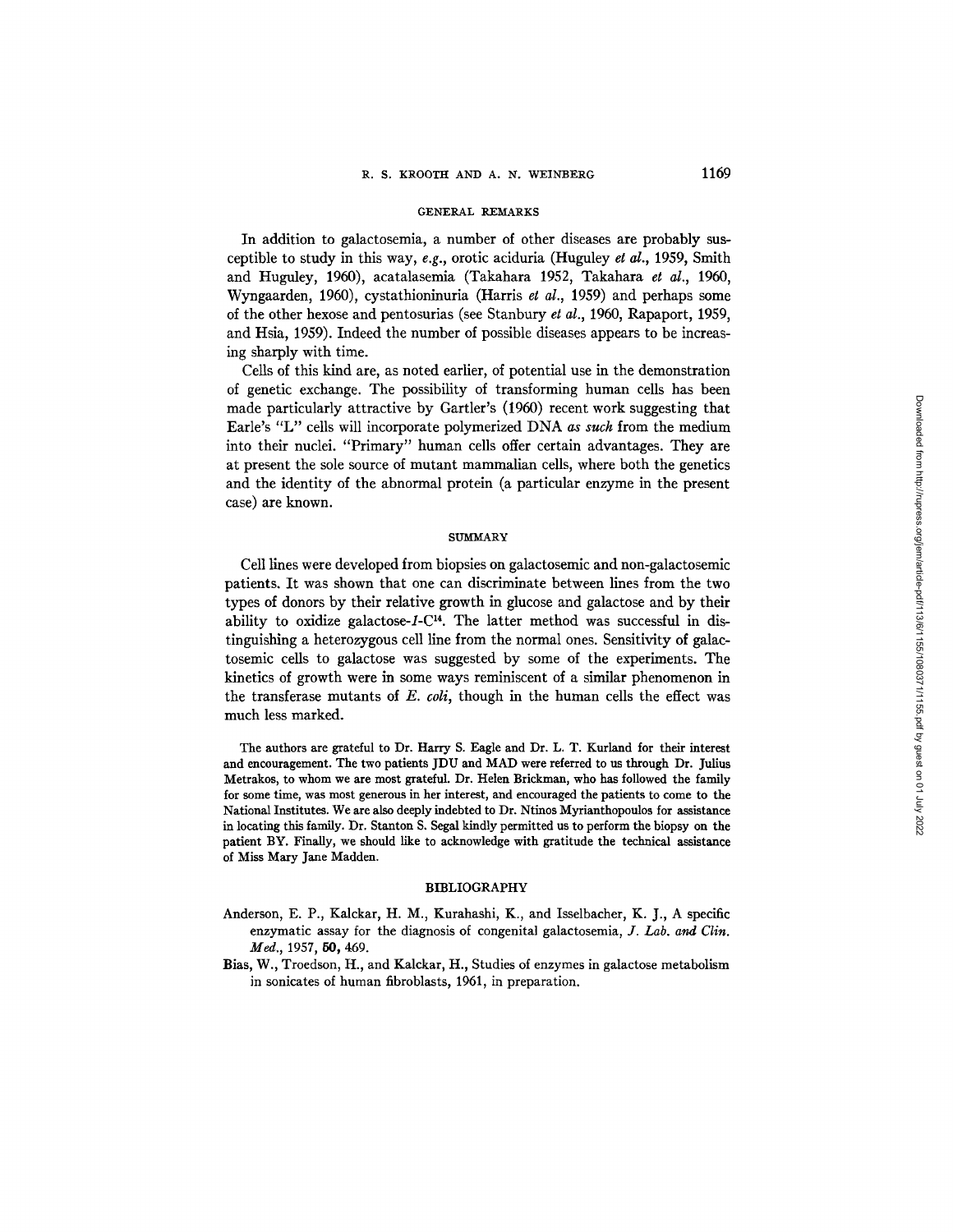- Böök, T. A., and Kostman, R., Prospects of biochemical genetics in medicine,  $Ann$ . *Human Genet.,* 1956, 20, 251.
- Chang, R. S., Genetic study of human cells *in vitro.* Carbohydrate variants from cultures of Hela and conjunctival cells, *J. Exp. Med.*, 1960, 111, 235.
- Chang, R. S., and Geyer, R. P., Propagation of conjunctival and Hela cells in various carbohydrate media, *Proc. Soc. Exp. Biol. and Med.,* 1957, 96, 336.

Eagle, H., Amino acid metabolism in mammalian cell cultures, *Science,* 1959, 130,432.

- Gartler, S., Demonstration of cellular uptake of polymerized DNA in mammalian cell cultures, *Biochem. and Biophysic. Research Commun.,* 1960, 3, 127.
- Goldbloom, A., and Brickman, H. F., Galactemia, *J. Pediat.,* 1946, 28, 674.
- Harris, H., Penrose, L. S., and D. H. H. Thomas, Cystathioninuria, *Ann. Human Genet.,* 1959, 23, 442.
- Hsia, D. Y., Inborn Errors of Metabolism, Chicago, Yearbook Publishers Inc., 1959, 358.
- Huguley, C. M., Bain, J. A., Rivers, S. L., and Scoggins, R. B., Refractory megaloblastic anemia associated with excretion of orotic acid, *Blood,* 1959, 14, 615.
- Kalckar, H. M., Biochemical genetics as illustrated by hereditary galactosemia, *in*  Wolstenholme, G. E. W., and O'Connor, C. M., Biochemistry of Human Genetics (Ciba Foundation Symposium), Boston, Little, Brown and Co., 1959a, 347.
- Kalckar, H. M., 1960, personal communication.
- Kalckar, H. M., Kurahashi, K., and Jordan, E., Hereditary defects in galactose metabolism in *Escherichia coli* mutants. I. Determination of enzyme activities, *Proc. Nat. Acad. Sc.,* 1959b, 45, 1776.
- Kalckar, H. M., Szulmajster, H. de R., and Kurahaski, K., Galactose metabolism in mutants of man and micro-organisms, *Proc. Internat. Symposium in Enzyme Chem.,* Tokyo and Kyoto, 1957, 52.
- Kirkman, H. N., and Bynum, E., Enzymic evidence of a galactosemic trait in parents of galactosemic children, *Ann. Human Genet.,* 1959, 23, 117.
- Krooth, R. S., and Weinberg, A., Properties of galactosemic cells in culture, *Biochem. and Biophysic. Research Commun.,* 1960, 3, 518.
- Kurahashi, K., and Wahba, A. J., Inhibition of growth of *E. coli* mutants by galactose, *Fed. Proc.,* 1957, 16, 207 (abstr. No. 889).
- Kurahashi, K., and Wahba, A. J., Interference with growth of certain *E. coli* mutants by galactose, *Biochim. Biophysica. Acta,* 1958, 30, 298.
- Levintow, L., and Price, V. E., Sodium pyruvate, *in* Biochemical Preparations, (G. E. Ball, editor), 1952, 2, 22.
- Levintow, L., and Eagle, H., Biochemistry of cultured mammalian ceils, *Ann. Rev. Bioehem.,* 1960, in press.
- Luria, S. E., in Panel discussion of the approach to tissue culture *in* Wolstenholme, G. E. W., and O'Connor, C. M., Biochemistry of Human Genetics (Ciba Foundation Symposium), Boston, Little, Brown and Co., 1959, 374.
- McQuilkin, W. T., Evans, V. L., and Earle, W. R., The adaptation of additional lines of NCTC Clone 929 (Strain L) cells to chemically defined protein-free medium NCTC 109, *J. Nat. Cancer Inst.,* 1957, 19,885.
- Montgomery, C. M., and Webb, J. L., Detection of a new inhibitor of the tricarboxylic acid cycle, *Science* 1954, 120, 843.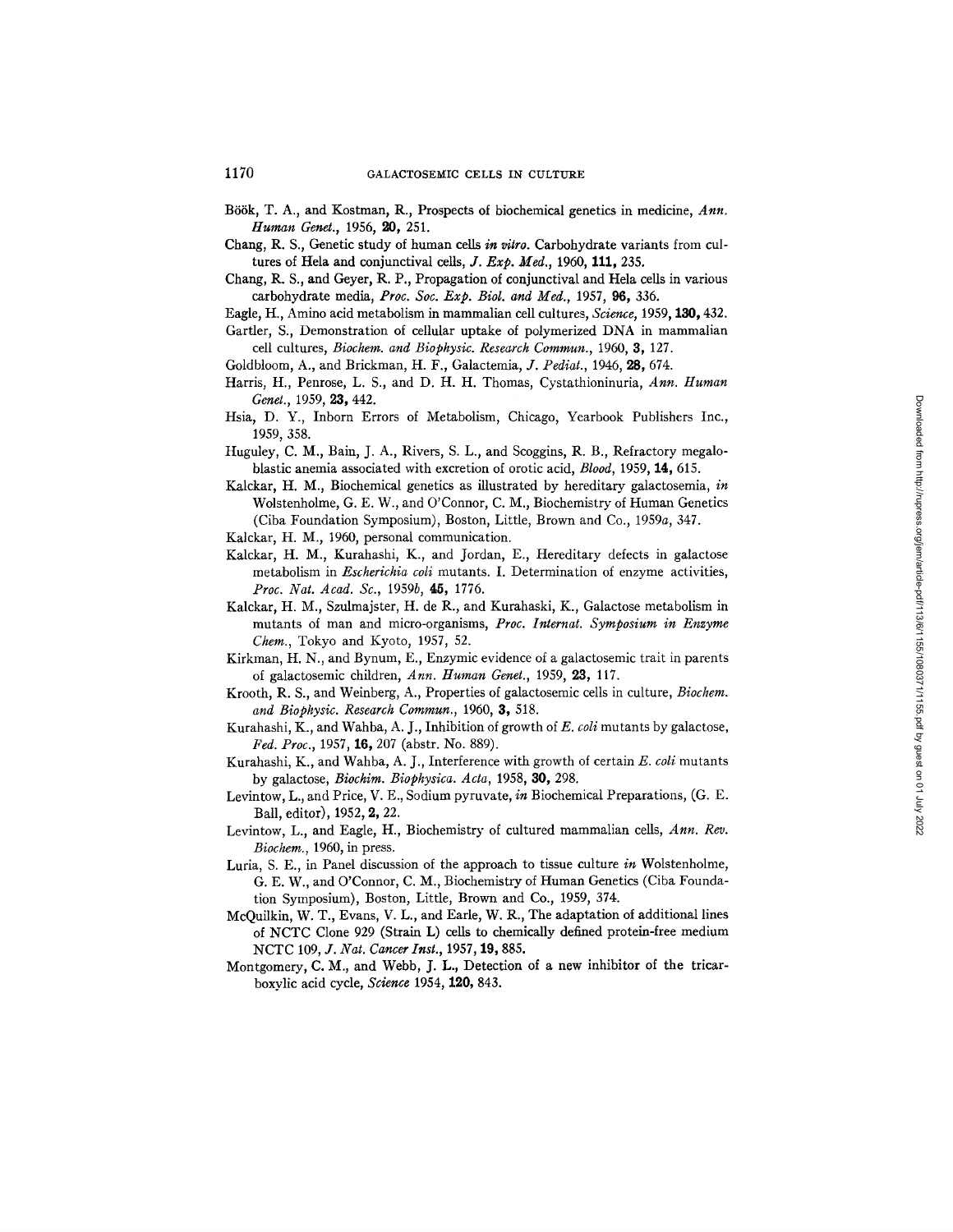- Oyama, V. G., and Eagle, H., Measurement of cell growth in tissue culture with a phenol reagent (Folin-Ciocalteau), *Proc. Soc. Exp. Biol. Med.,* 1956, 91, 305.
- Puck, T. T., Ciecura, S. J., and Fisher, FI. W., Clonal growth in vitro of human cells with fibroblastic morphology, *J. Exp. Med.,* 1957, 106, 145.
- Puck, T. T., Ciecura, S. L., and Robinson, A., Genetics of somatic mammalian cells, *J. Exp. Med.,* 1958, 108, 945.
- Rapaport, M., Inborn errors of metabolism *in Textbook of Pediatrics,* (W. E. Nelson, editor), Philadelphia, W. B. Saunders Co., 1959.
- Smith, L. H., and Huguley, C. M., The enzymatic defect of orotic aciduria, *J. Clin. Invest.,* 1960, 39, 1029.
- Stanbury, J. B., Wyngaarden, J. B., Frederickson, D. S., *The Metabolic Basis o/ Inherited Disease,* New York, McGraw-Hill Book Company, Inc., 1960, 1477.
- Takahara, S., Progressive oral gangrene probably due to lack of catalase in the blood (acatalasemia), *Lancet*, 1952, 2, 1101.
- Takahara, S., Hamilton, H. B., Neel, J. V., Kobara, T. Y., Ogura, Y., and Nishimura, E. T., Hypocatalasemia, a new genetic carrier state, *J. Clin. Invest.,* 1960, 39,610.
- Weinberg, A., and Segal, S., Effect of galactose-l-phosphate on glucose oxidation by normal and galactosemic leucocytes, *Science,* 1960, 132, 1015.
- Wyngaarden, J. B., and Howell, R. R., Acatalasia, *in* The Metabolic Basis of Inherited Disease, (J. B. Stanbury, J. B. Wyngaarden, and D. S. Frederickson, editors), New York, McGraw-Hill Book Company, Inc., 1960.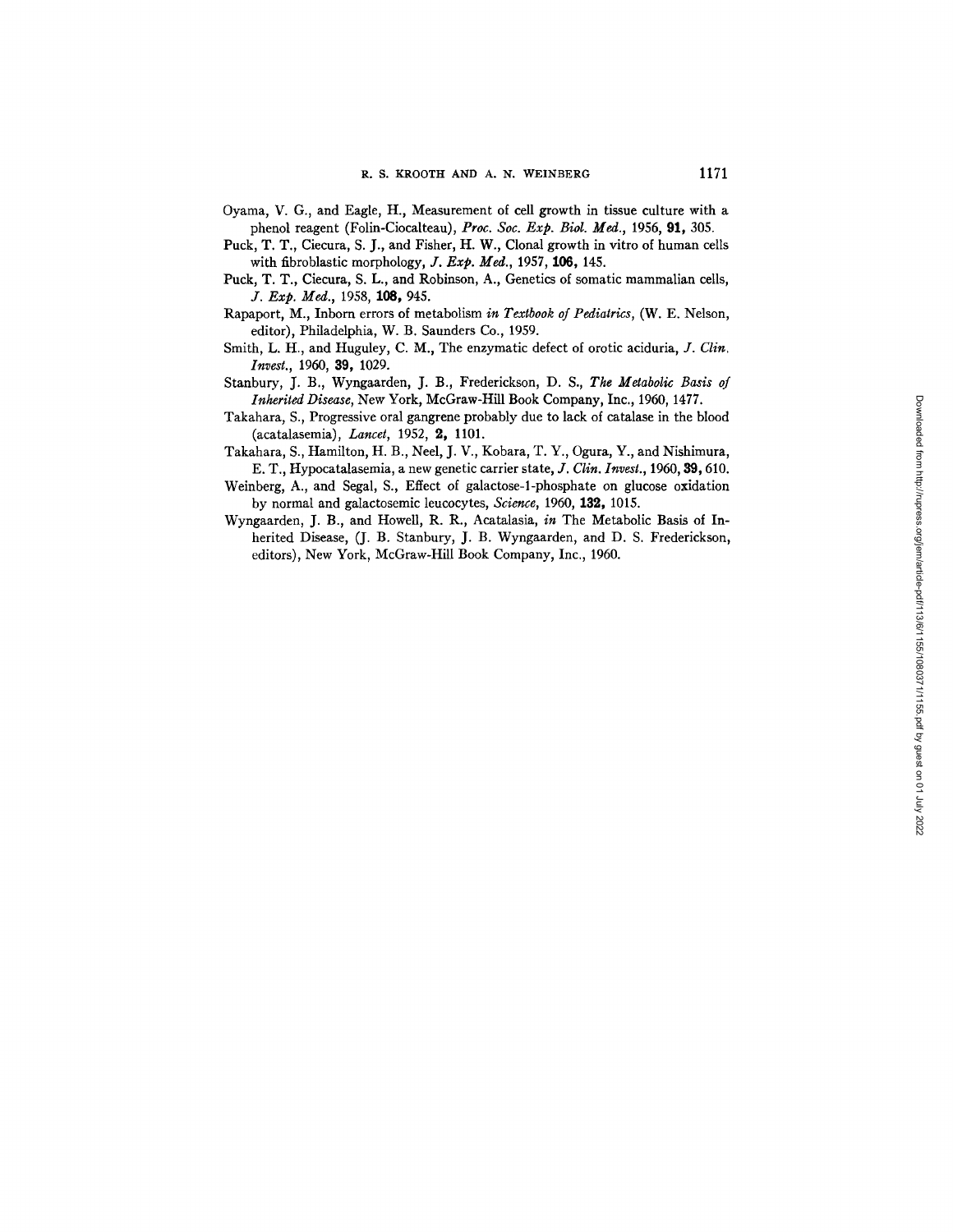# EXPLANATION OF PLATES

PLATE 112 FIG. 1. Exfoliation from biopsy. SK line.  $\times$  150.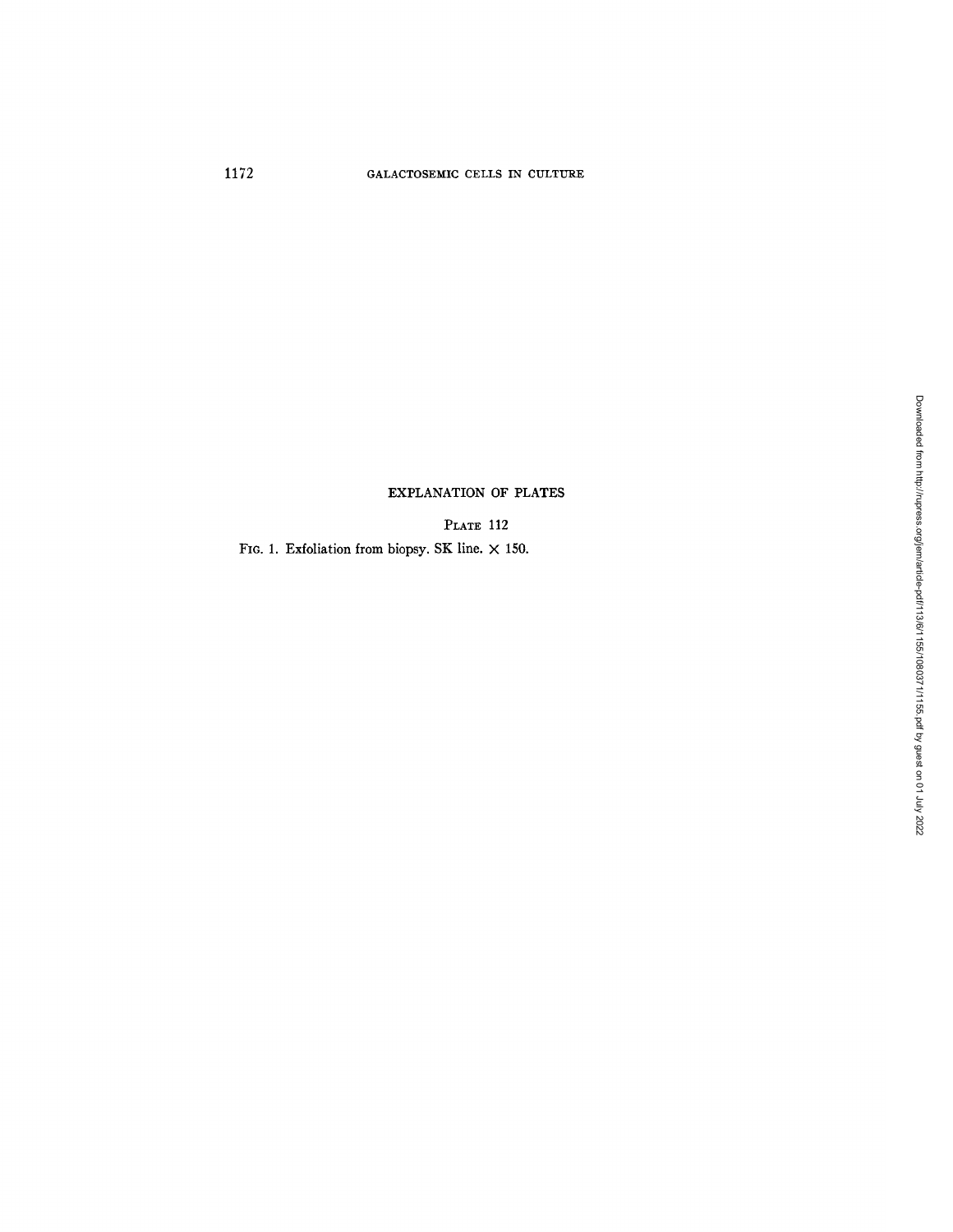

(Krooth and Weinberg: Galactosemic cells in culture)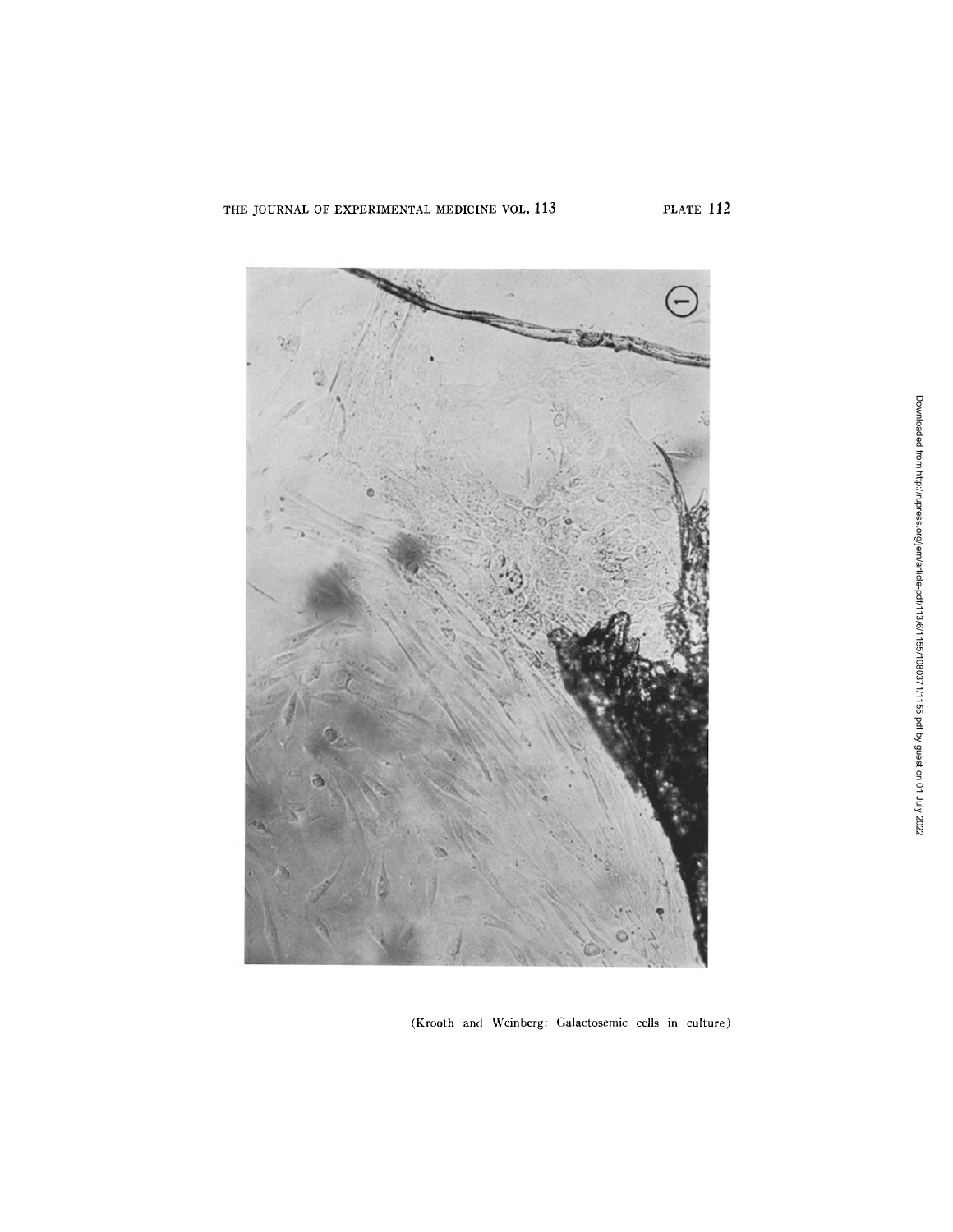# PLATE 113

FIG. 2: Growth in 100 mg. per cent glucose or galactose. Growth in galactose is shown in the two left hand panels and growth in glucose in the right hand ones. *AA* refers to the normal BE line and  $aa$  to the galactosemic JDU line.  $\times$  75.